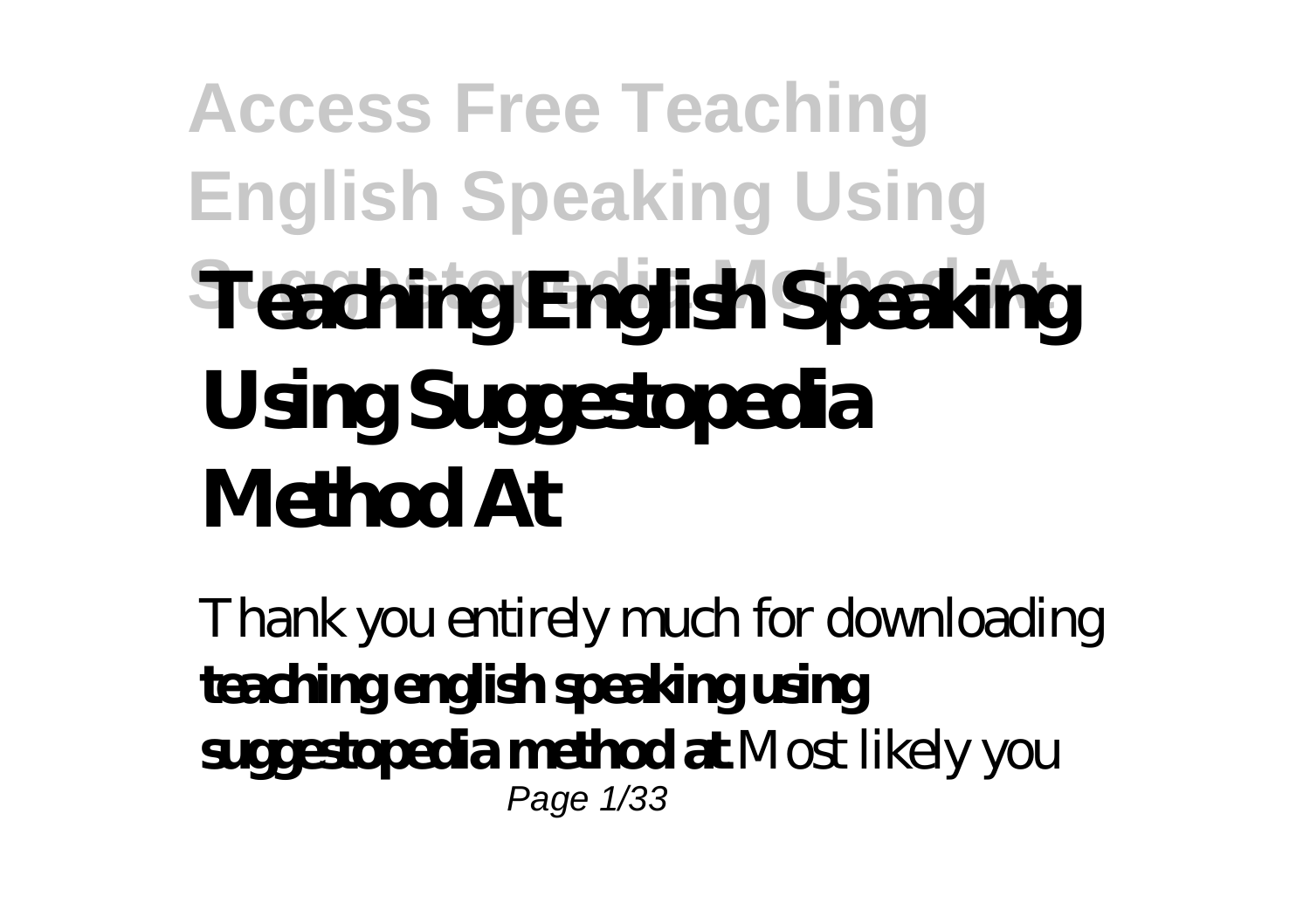**Access Free Teaching English Speaking Using** have knowledge that, people have see numerous period for their favorite books with this teaching english speaking using suggestopedia method at, but end happening in harmful downloads.

Rather than enjoying a good PDF when a cup of coffee in the afternoon, instead they Page 2/33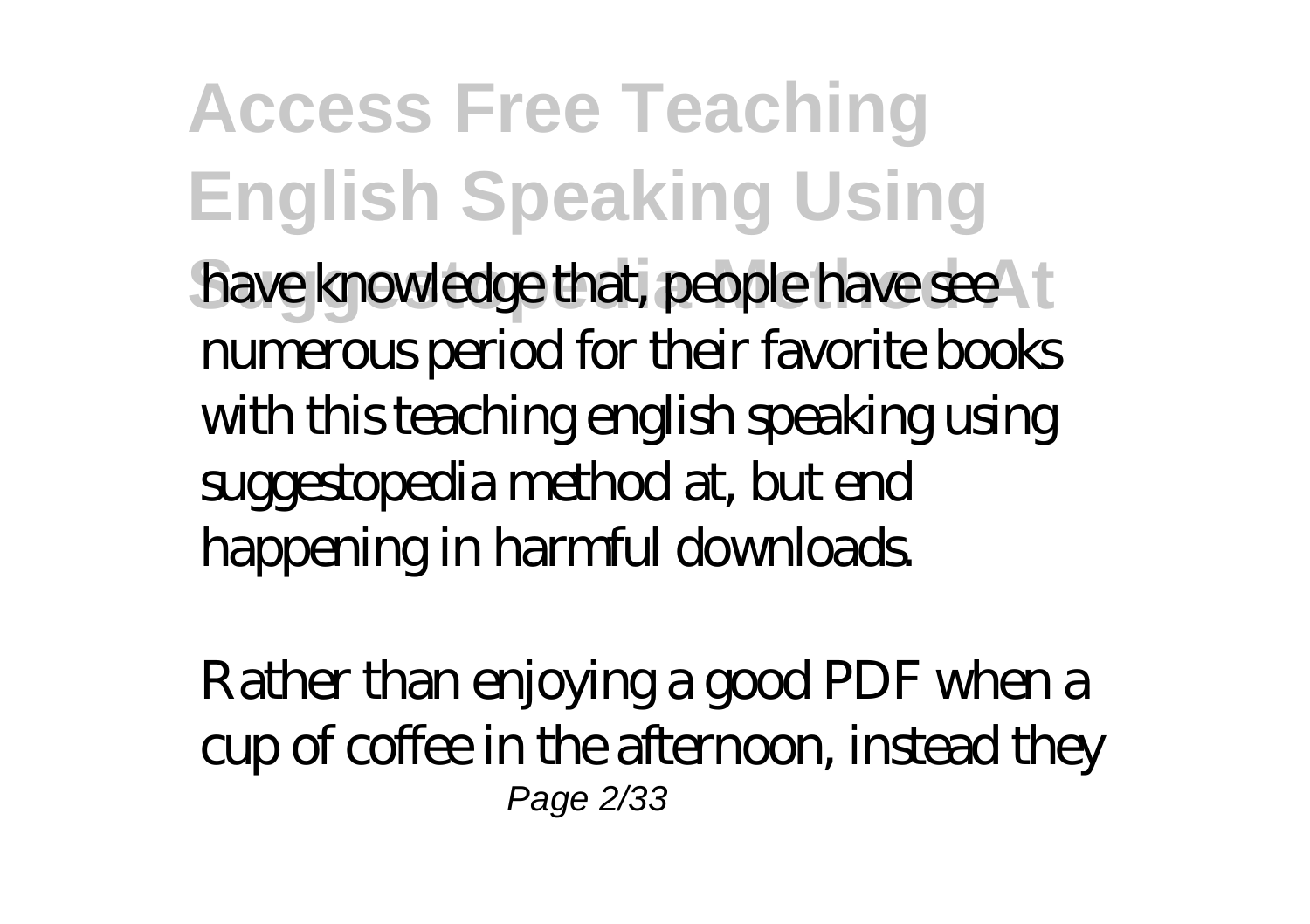**Access Free Teaching English Speaking Using** juggled later some harmful virus inside their computer. **teaching english speaking using suggestopedia method at** is to hand in our digital library an online right of entry to it is set as public as a result you can download it instantly. Our digital library saves in multipart countries, allowing you to acquire the most less Page 3/33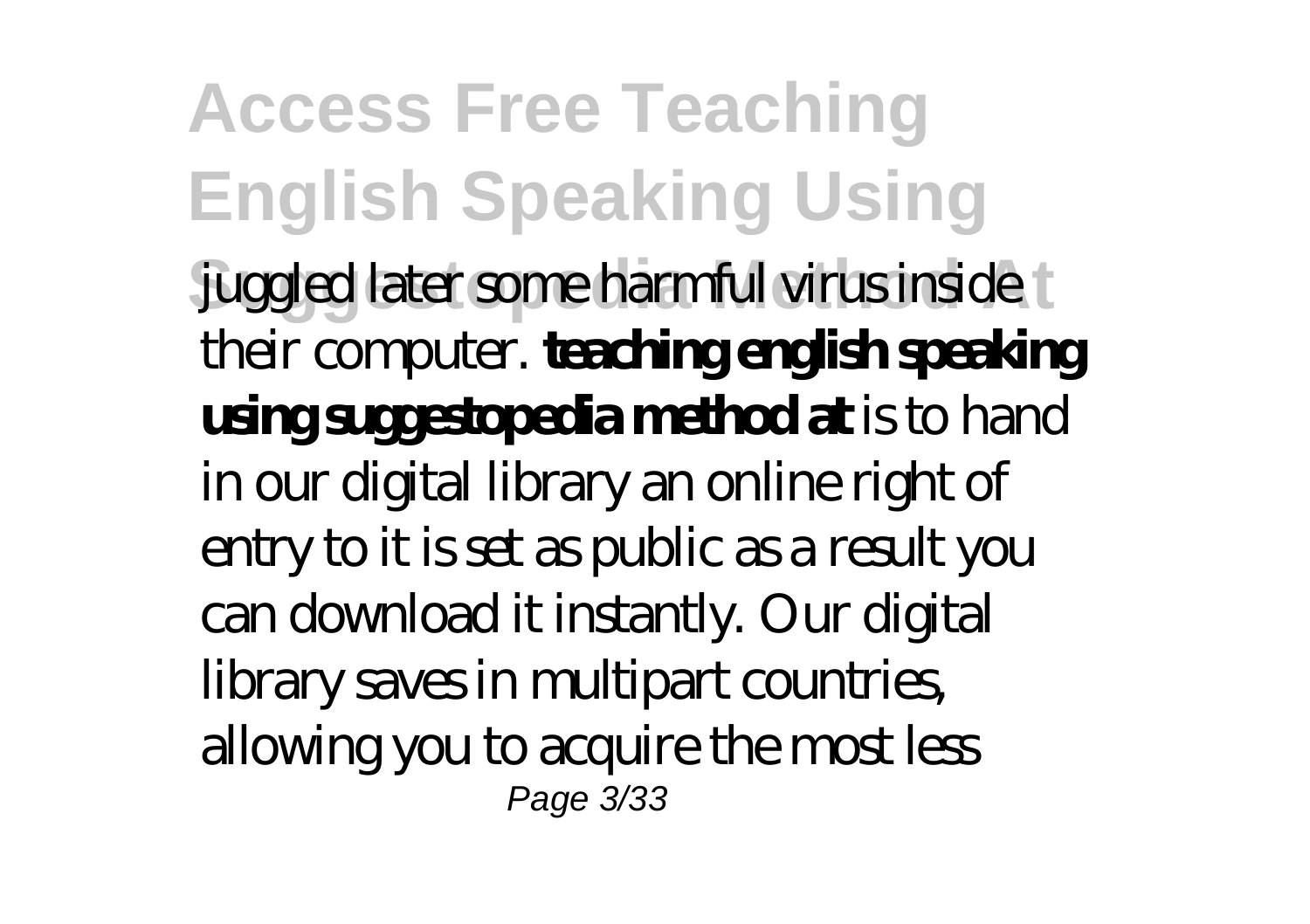**Access Free Teaching English Speaking Using** latency epoch to download any of our books bearing in mind this one. Merely said, the teaching english speaking using suggestopedia method at is universally compatible when any devices to read.

## **English Teaching Method - Suggestopedia** Suggestopedia 1 Suggestopedia Page 4/33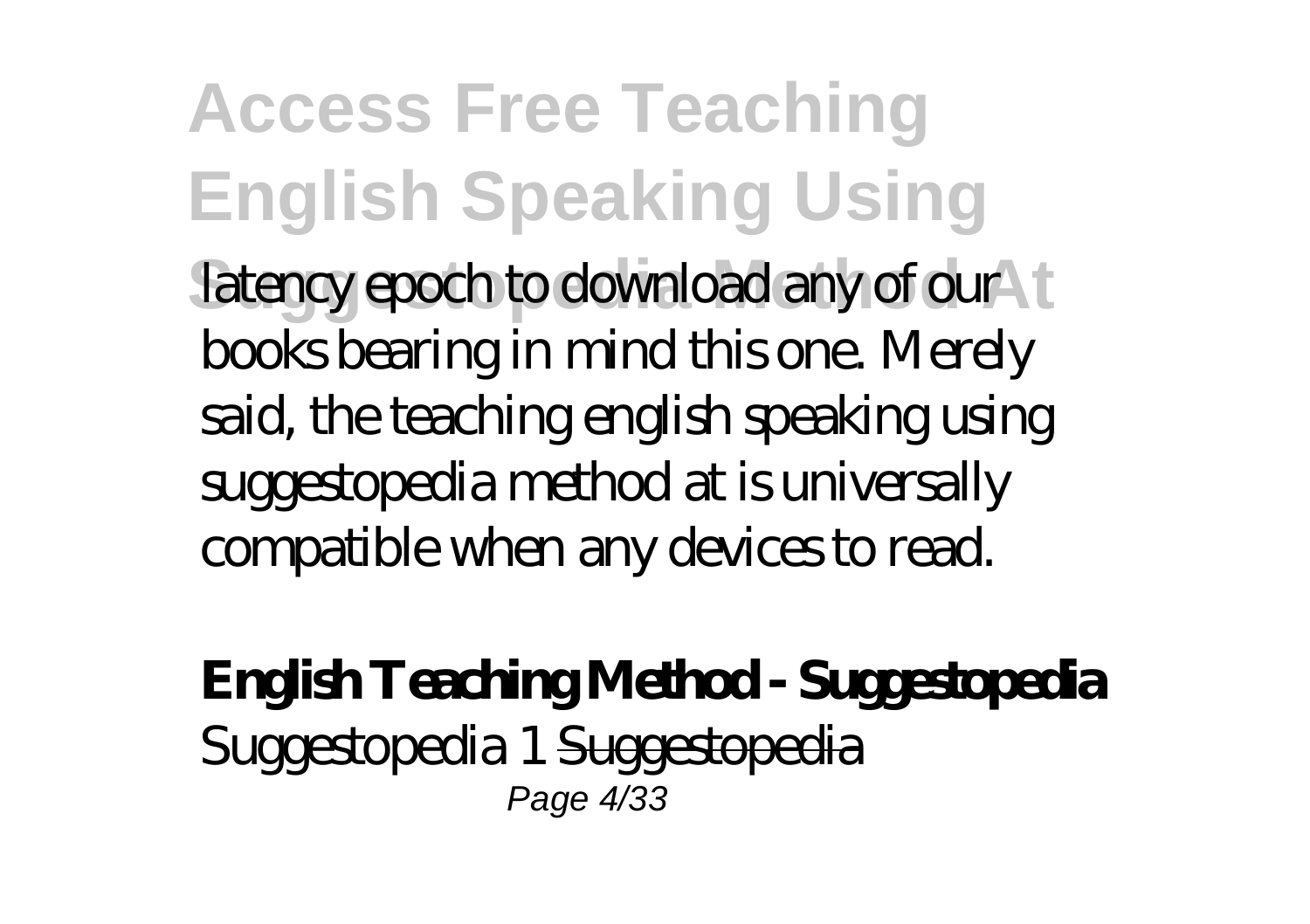**Access Free Teaching English Speaking Using Suggestopedia Method At Suggestopedia** *Language Teaching Methods: Suggestopedia* Ted Talk - Suggestopedia Diane Larsen-Freeman at The New School Diane Larsen-Freeman on Techniques \u0026 Principles in Language Teaching (3rd ed.) *4. Suggestopedia* Language Teaching Methods; Suggestopedia Suggestopedia Page 5/33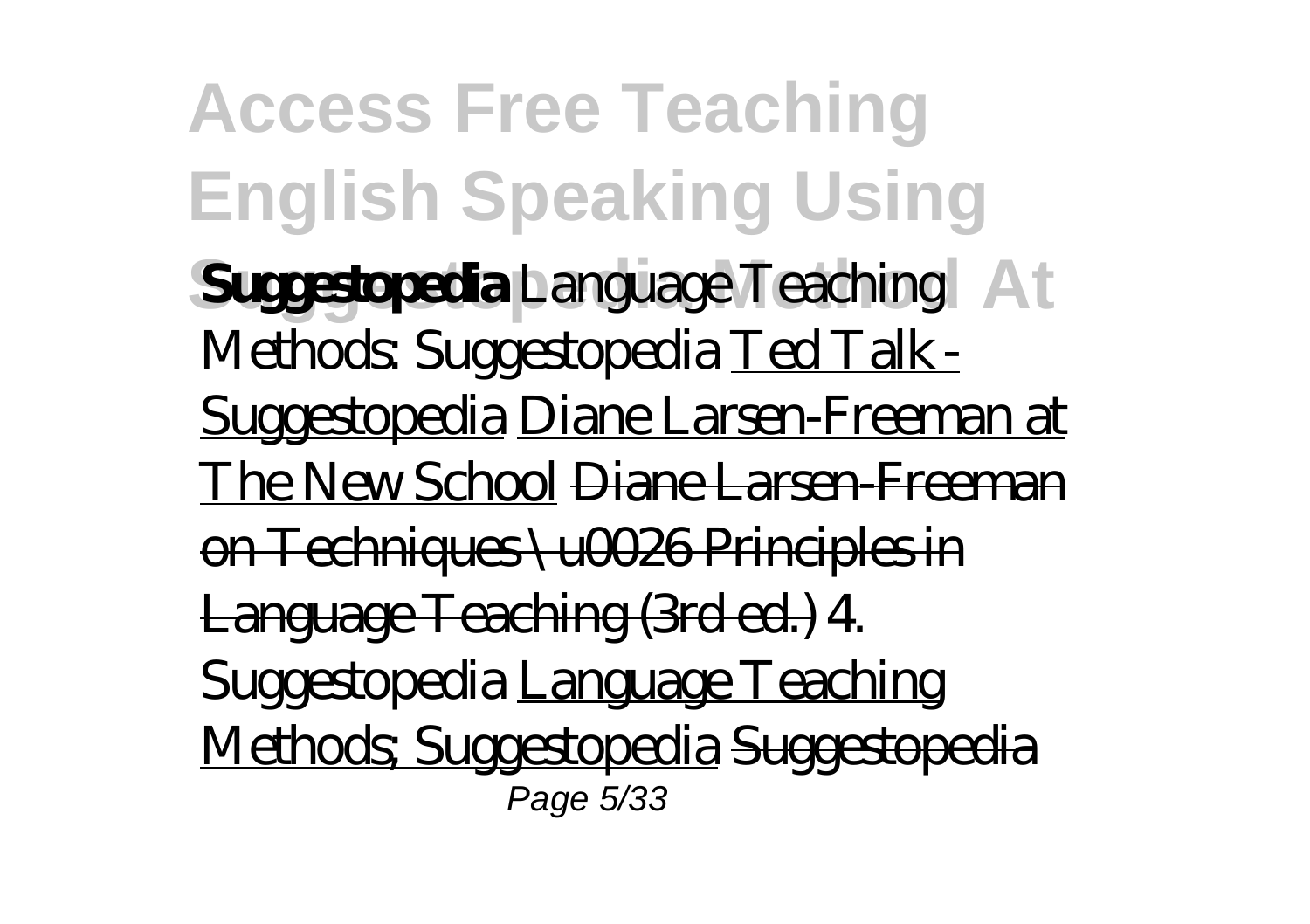**Access Free Teaching English Speaking Using Suggestopedia with Lonny Gold - Sofia** Bulgaria TEACHING METHOD: SUGGESTOPEDIA Suggestopedia ESL Teaching Strategies: #1 TPR or Total Physical Response (VIPKID) How to Teach English - Methodology and Tips: Classroom Management Techniques for New Teachers**Suggestopedia Class** Page 6/33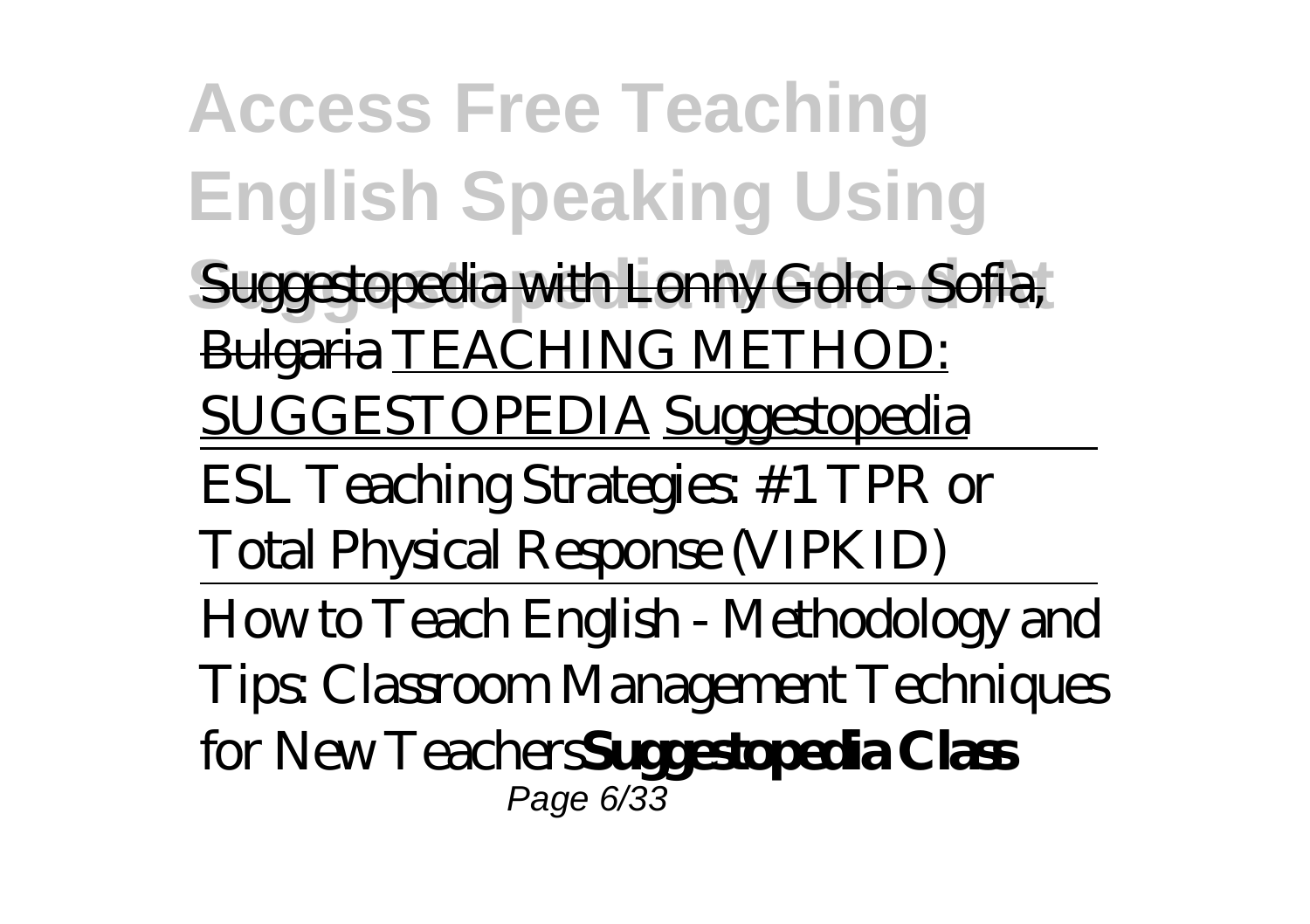**Access Free Teaching English Speaking Using Suggestopedia Method At suggestopedia** English Grammar for TEFLSuggestopedia *Teaching English without Teaching English | Roberto Guzman | TEDxUPRM Demonstration Of Suggestopedia* Teaching Learning using SUGGESTOPEDIA Method **Natural Approach / Direct Method of Language** Page 7/33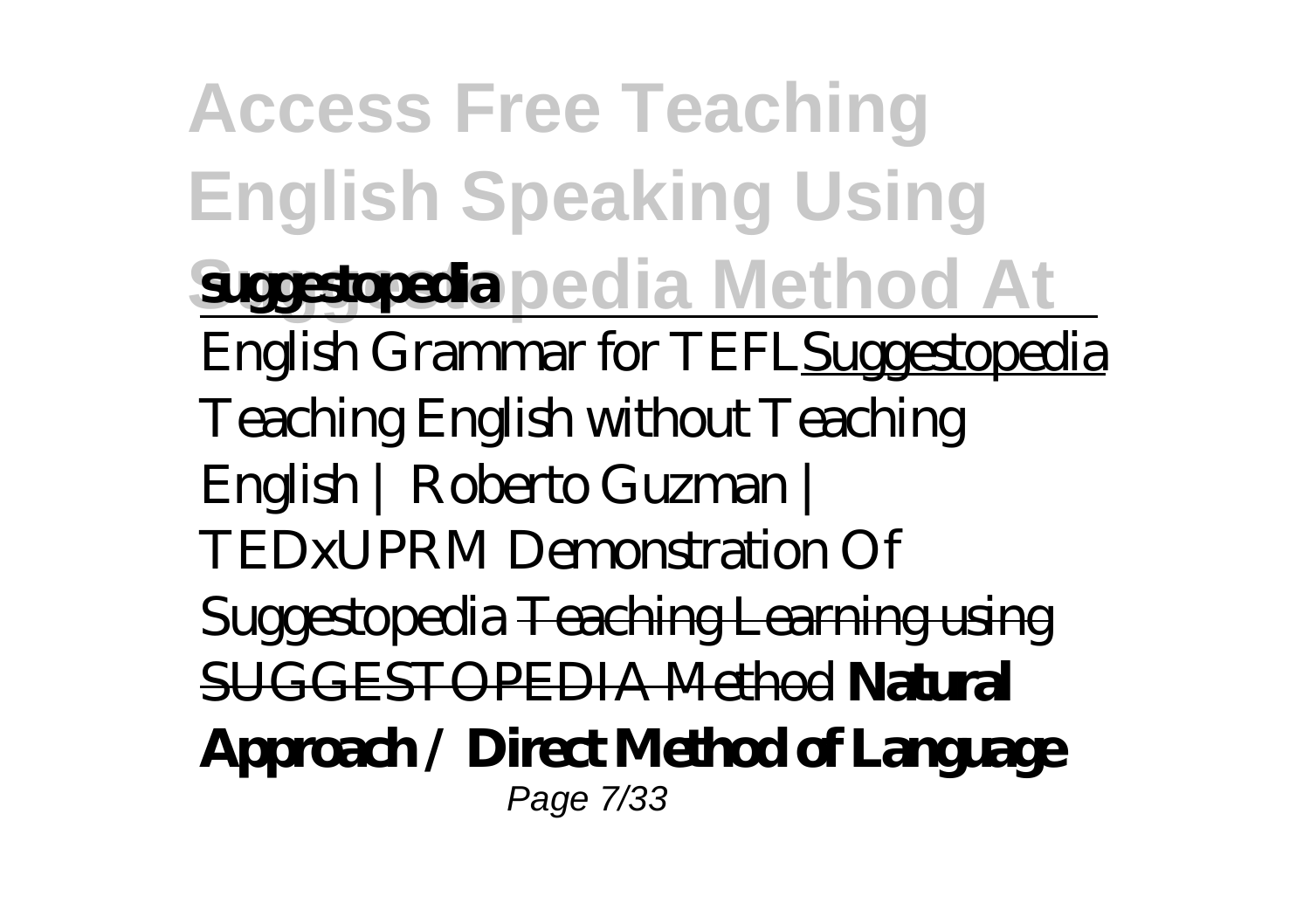**Access Free Teaching English Speaking Using Teaching** *Language teaching methods a timeline* Teaching English method Suggestopedia **Suggestopedia III** Total Physical Response (TPR) - Teacher Training film no. 8 Suggestopedia *Teaching English Speaking Using Suggestopedia* Sample of Classroom Activities using Page 8/33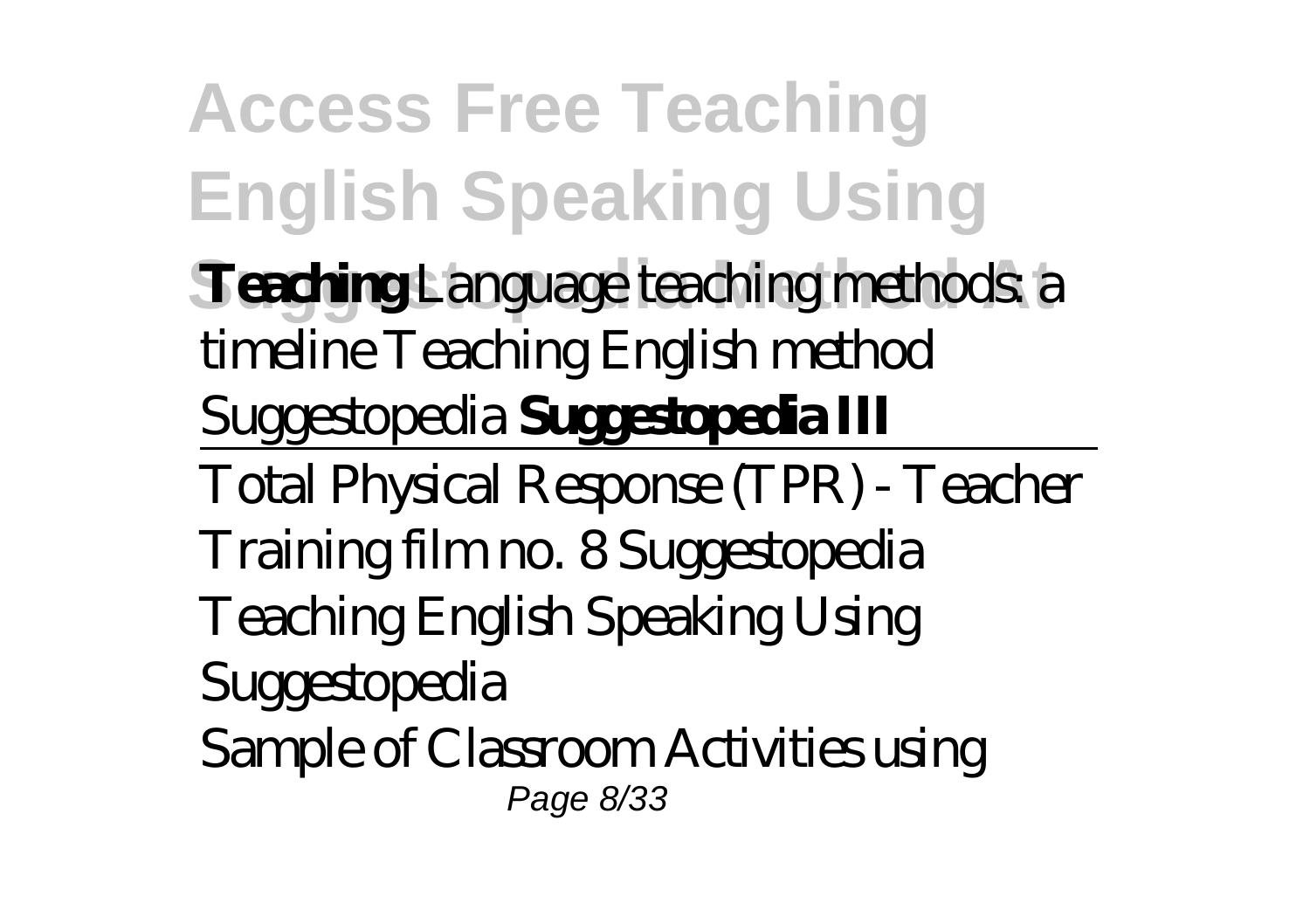**Access Free Teaching English Speaking Using** Suggestopedia 1. Choose a background music that will give an impression or feeling that you are in a forest. For example, the music... 2. Choose a story. Practice reading the story with emotions or feeling. Then, choose appropriate background music for...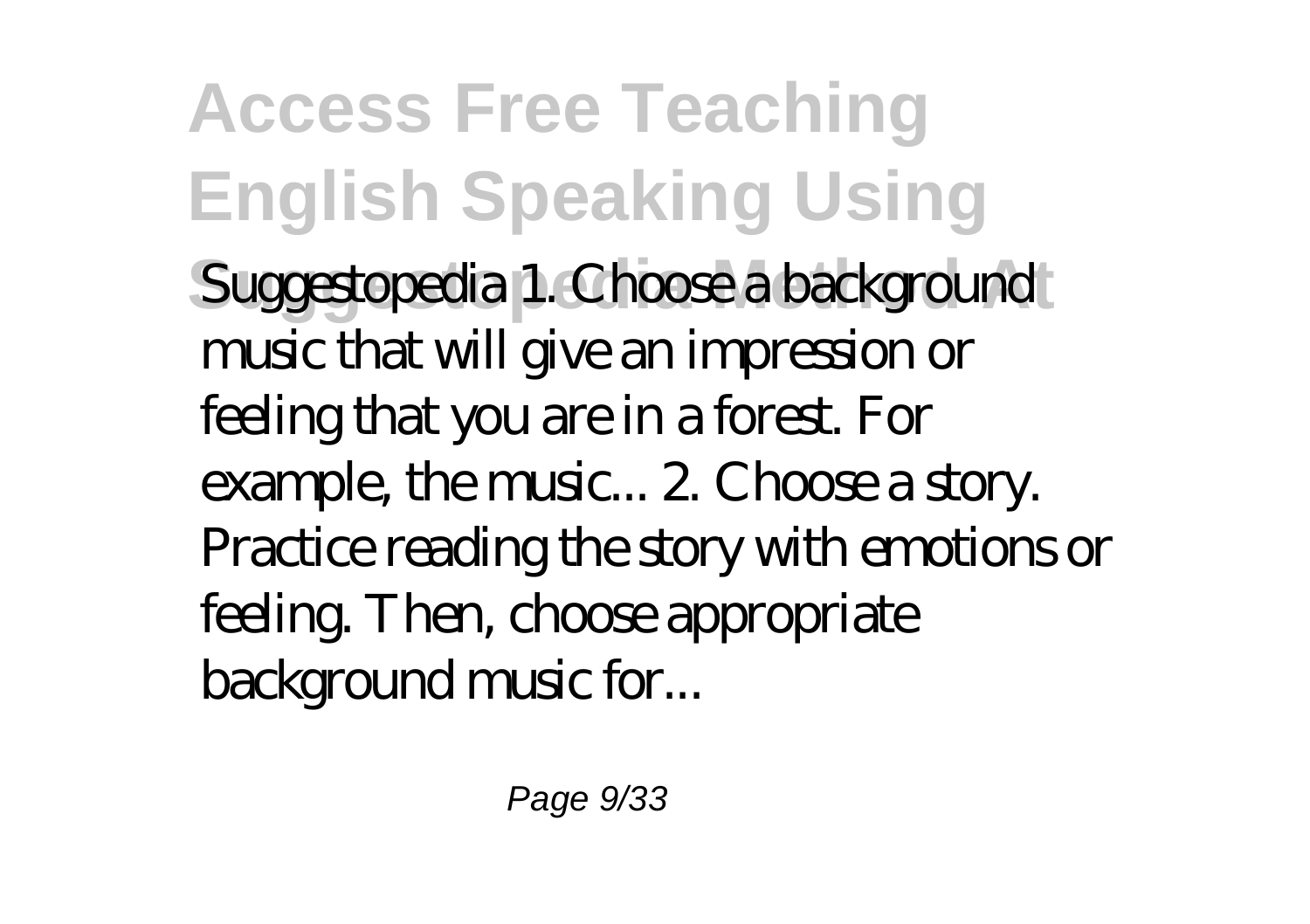**Access Free Teaching English Speaking Using Suggestopedia Method At** *How to Apply Suggestopedia as a Method of Teaching ...* Unlike other methods and approaches, there is no apparent theory of language in suggestopedia and no obvious order in which items of language are presented. The original form of suggestopedia presented by Lozanov consisted of the use Page 10/33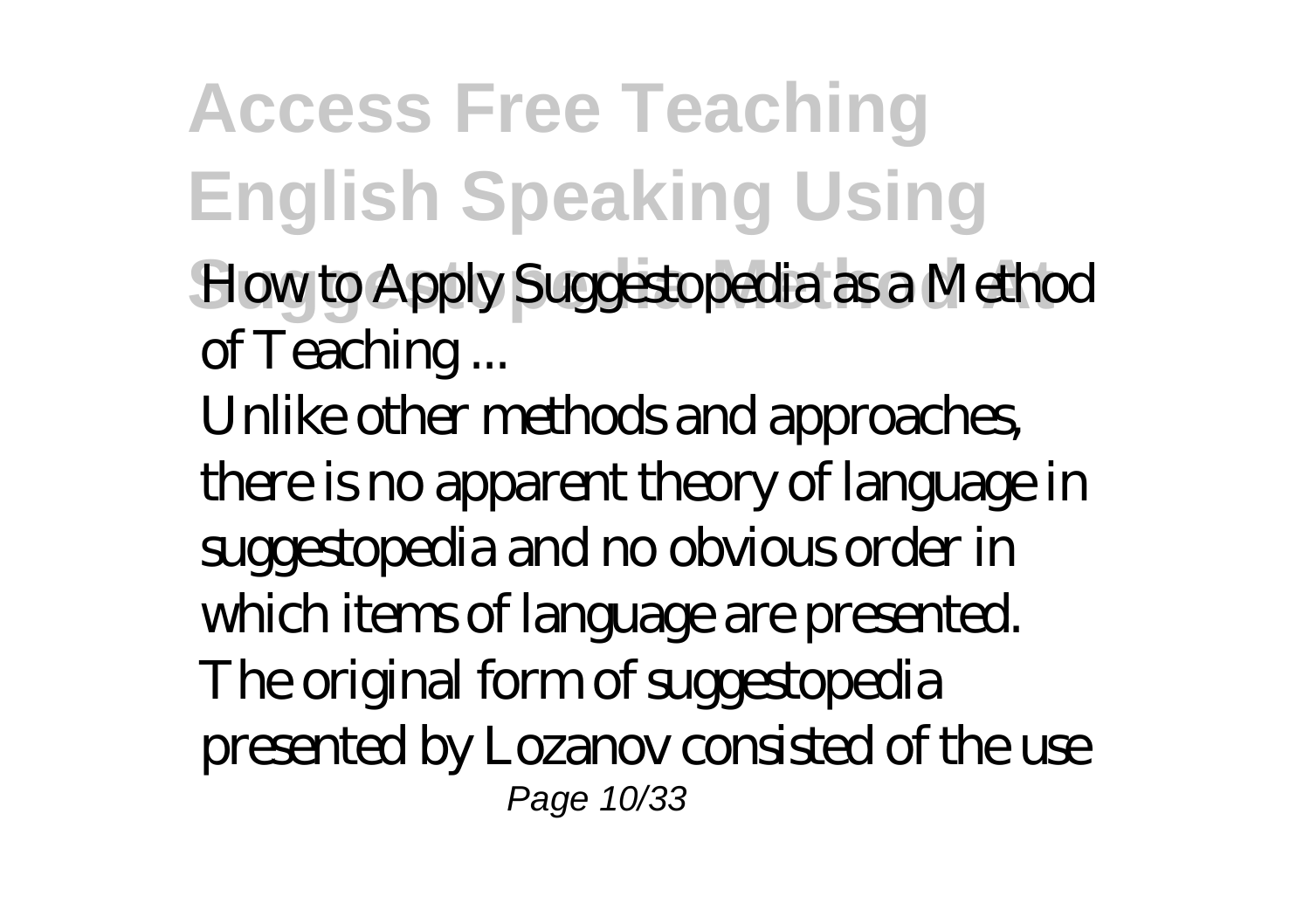**Access Free Teaching English Speaking Using** of extended dialogues, often several pages in length, accompanied by vocabulary lists and observations on grammatical points.

*Teaching approaches: what is suggestopedia? | Article ...* Suggestopedia (also known as superlearning, hyperlearning, or the Page 11/33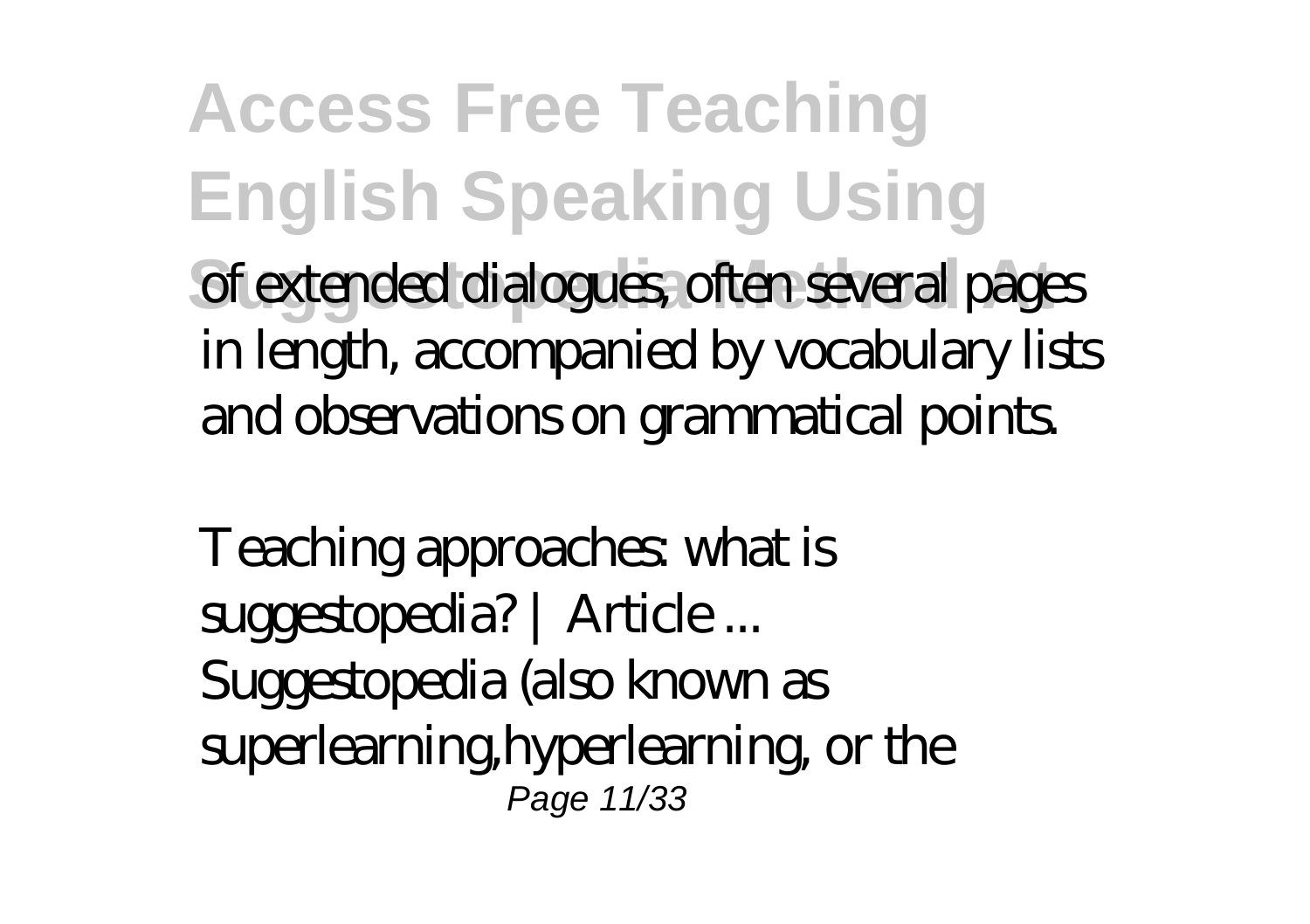**Access Free Teaching English Speaking Using** Lozanov method) is a teaching technique that uses "waking state suggestions and unusual presentation styles to accelerate learning" (Schuster, Bordon, and Gritton 1976). [2] Suggestopedia, according to Lozanov, is a nonmanipulative and nonhypnotic method of learning that provides deeper knowledge; it involves the Page 12/33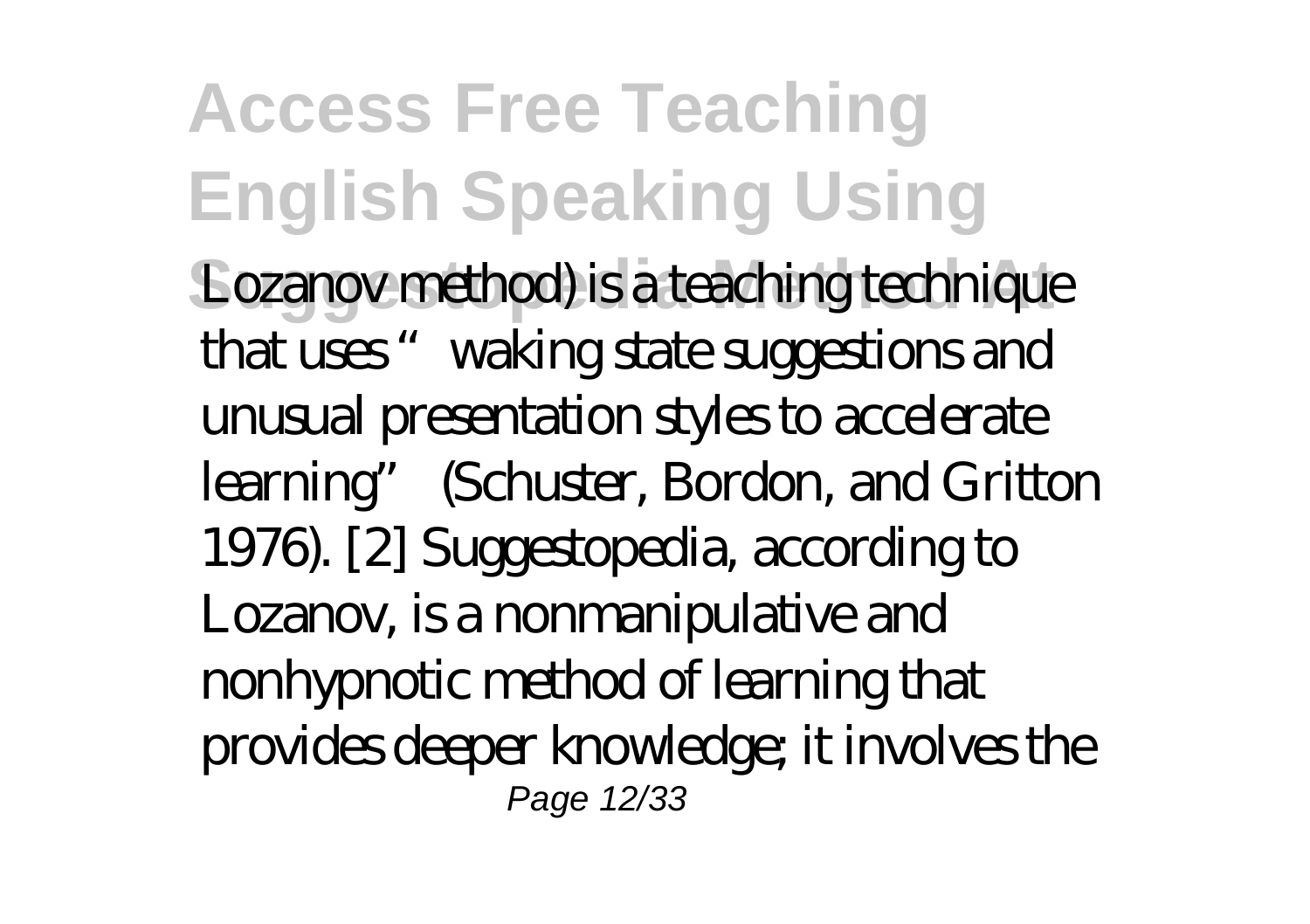**Access Free Teaching English Speaking Using** study of suggestion, which is the science of tapping human reserve capacities in the domain of mind and body.

*Suggestopedia – english education* No language teaching method is perfect, but some are better in certain situations. Suggestopedia is best used with students Page 13/33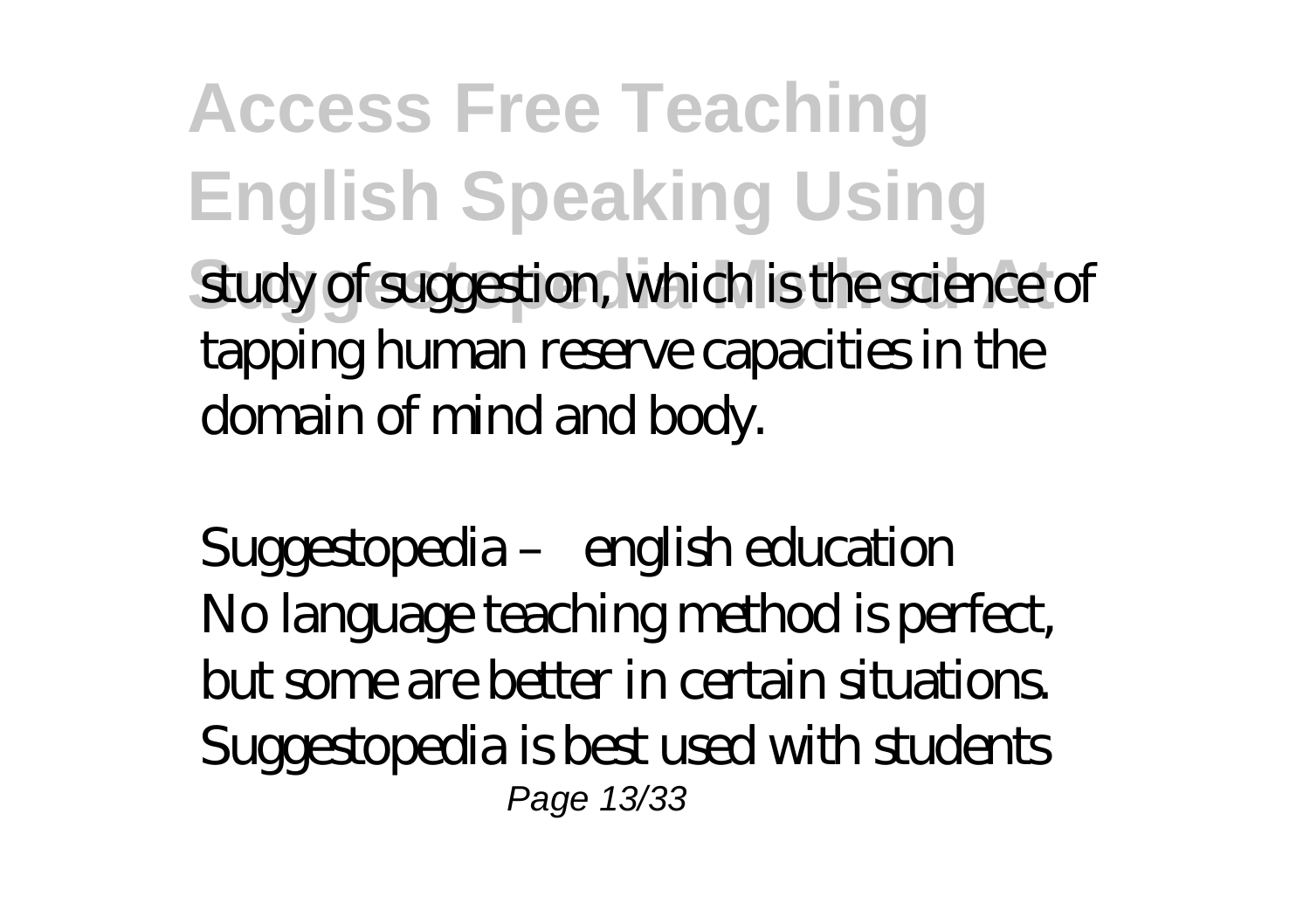**Access Free Teaching English Speaking Using** that don't respond well to a traditional, teacher-centered education. When used in combination with other methods, Suggestopedia contributed to a more balanced learning experience that appeals to various types of learners.

*Everything You Need to Know About* Page 14/33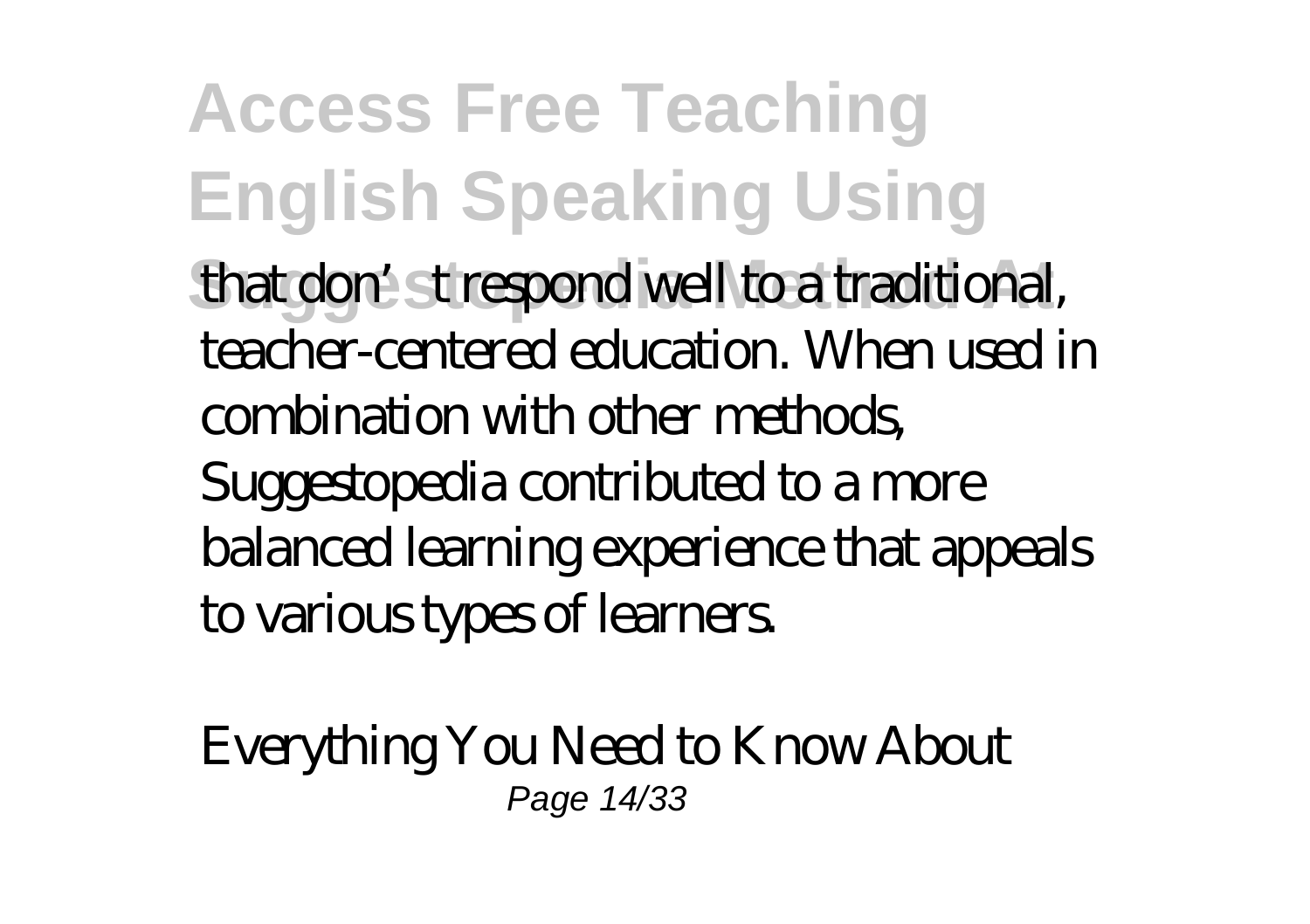**Access Free Teaching English Speaking Using** *<i>Using the Suggestopedia* ...ethod At Richards and Rogers (1998) cited in Xue (2005) stated that in conducting Suggestopedia for YLLs, there are some suggestions: (1) Teachers show absolute confidence in the method. (2) Teachers display fastidious conduct in manners and dress. (3) Teaches organize properly and Page 15/33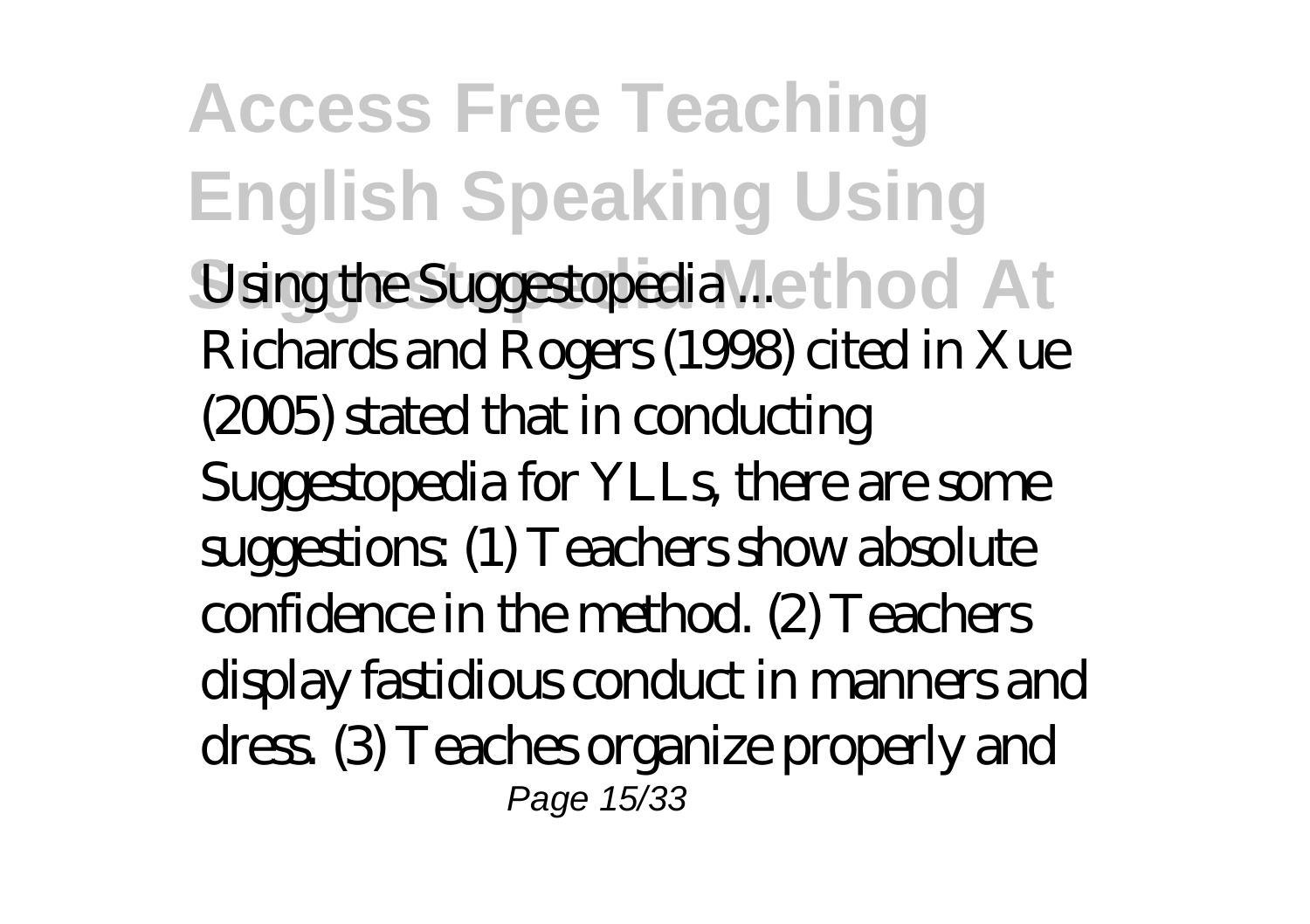**Access Free Teaching English Speaking Using Strictly observe the ... is a Method At** 

*Suggestopedia as a Method for Teaching Speaking ...*

The results obtained from the study revealed that the use of suggestopedia method improved students' listening skill in English language. The findings Page 16/33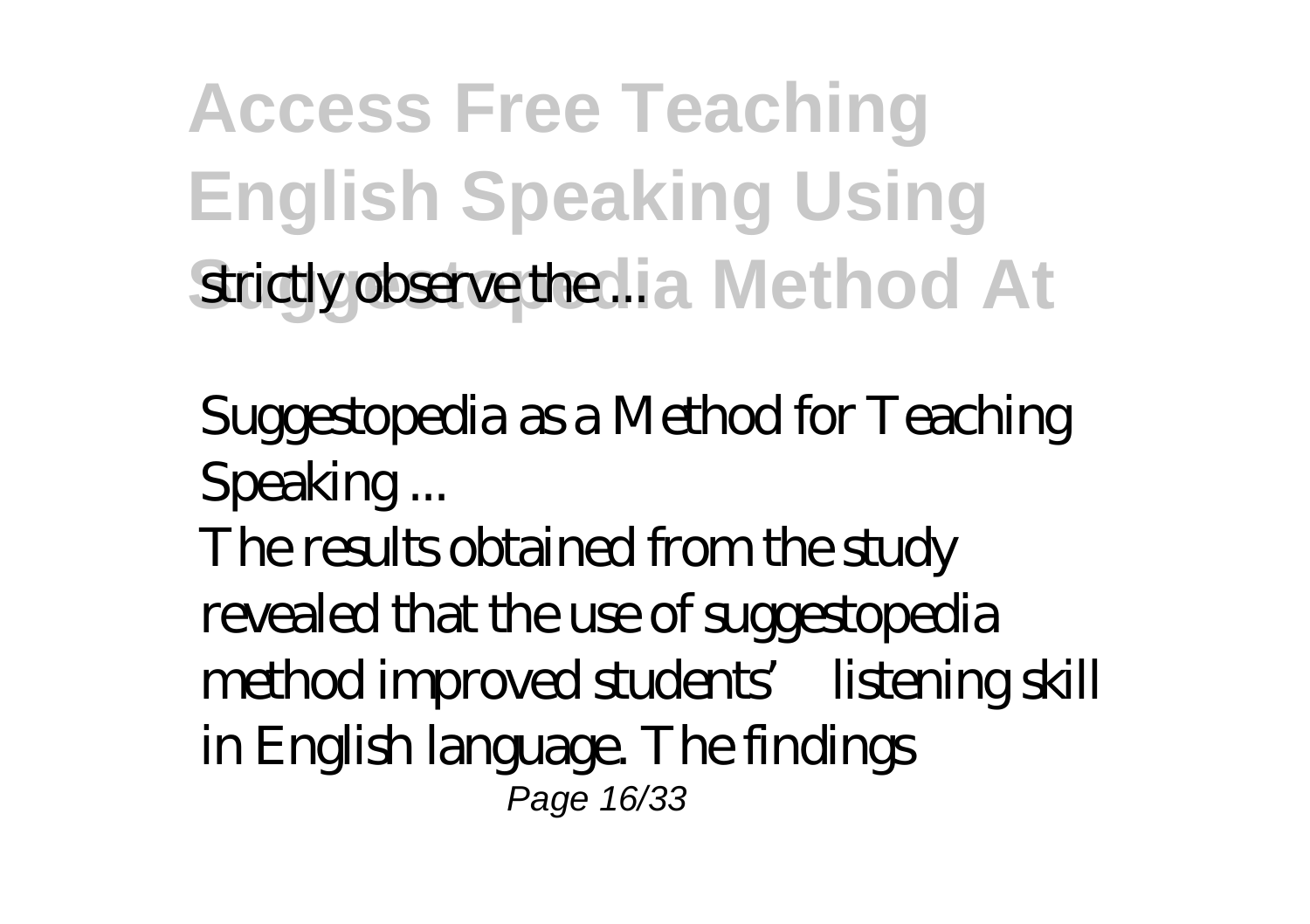**Access Free Teaching English Speaking Using** indicated that students taught using At suggestopedia method performed better than the ones taught using conventional methods.

*Use of Suggestopedia to Improve Students' Listening Skill ...* Suggestopedia as an interesting method of Page 17/33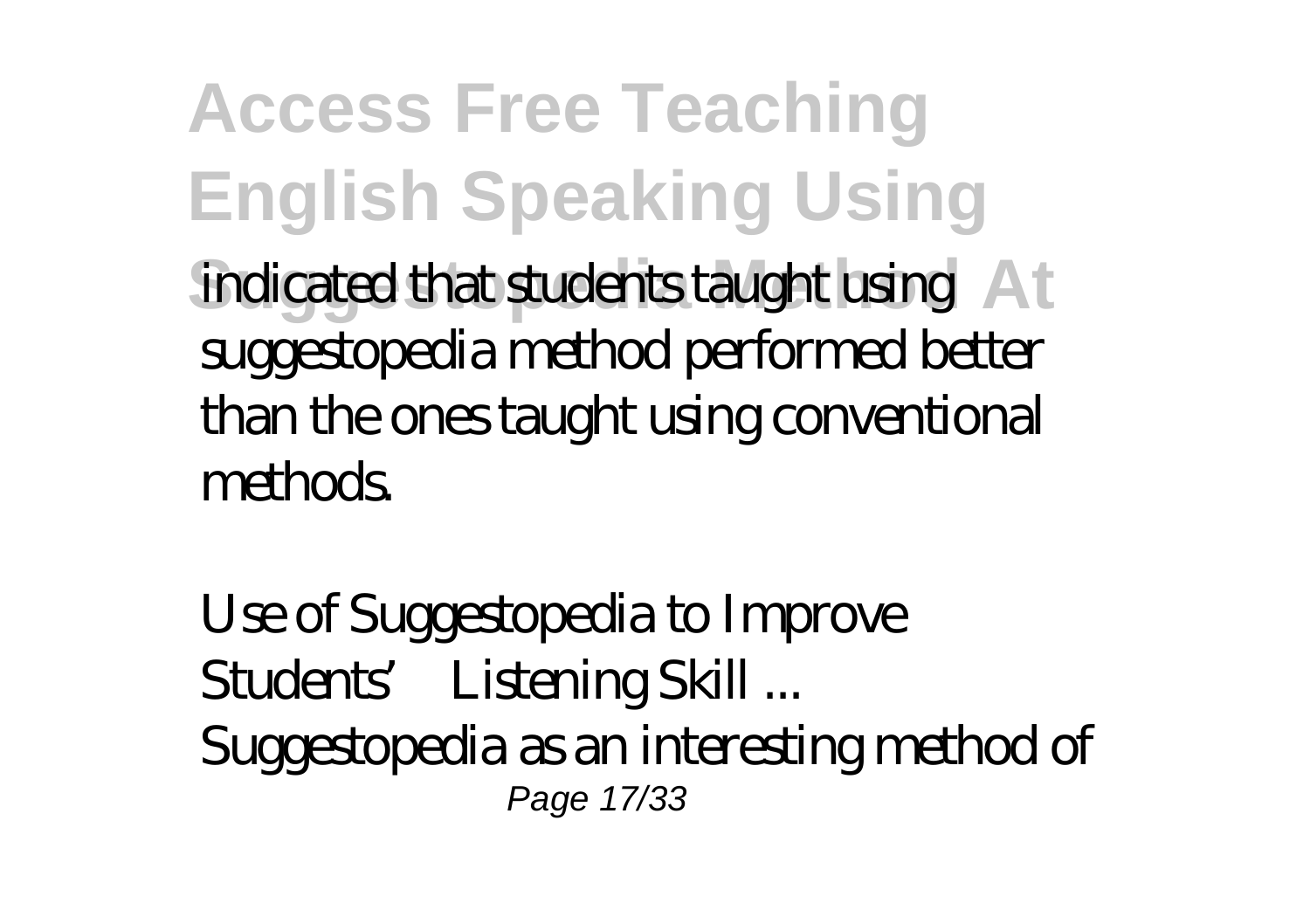**Access Free Teaching English Speaking Using teaching English by admin 26 d** At November 2014 This article gives a brief description of the method which is called suggestopedia. It is a very interesting method thus some of its elements can be used in the process of teaching.

*Suggestopedia as an interesting method of* Page 18/33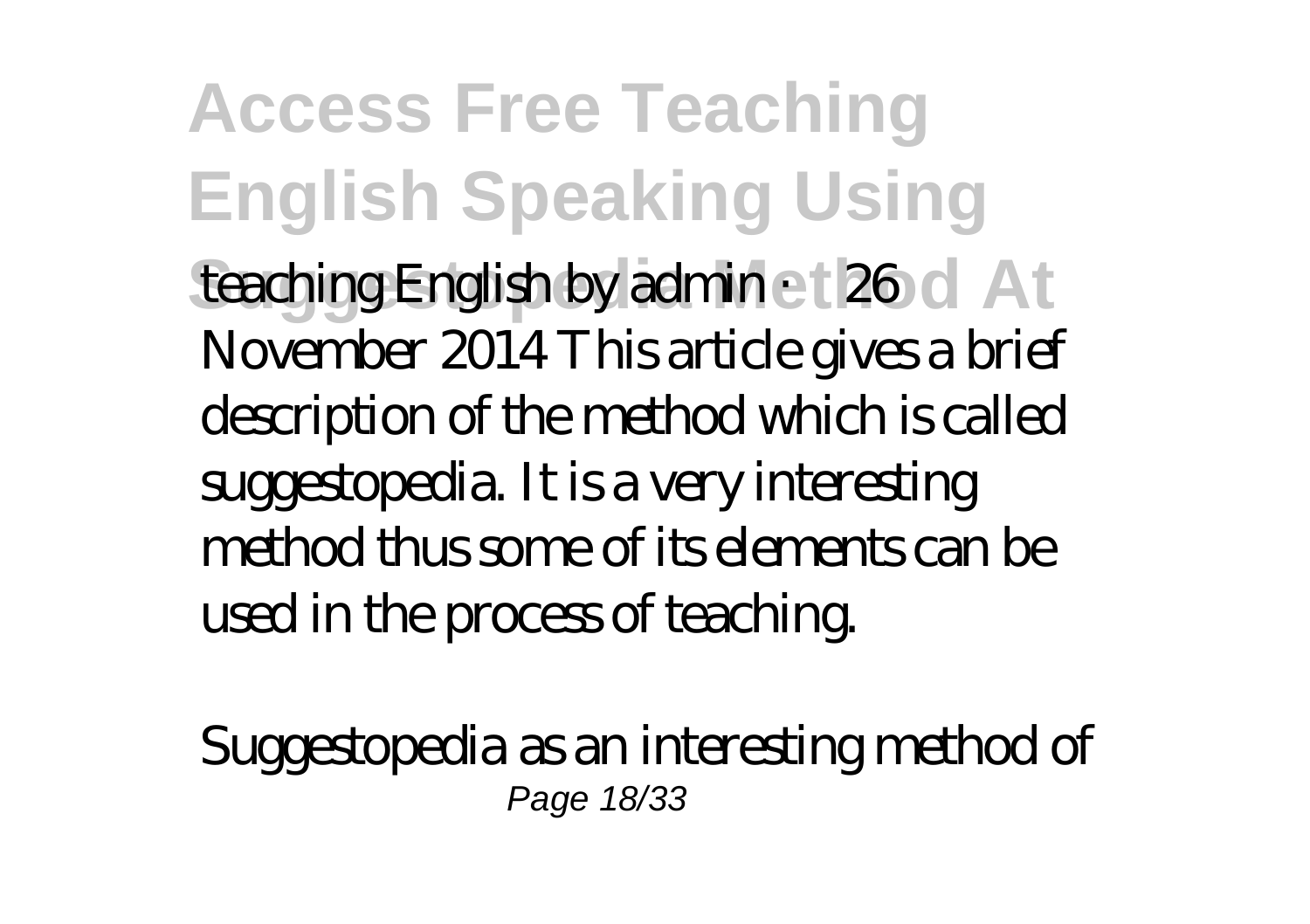**Access Free Teaching English Speaking Using Suggestopedia Method At** *teaching English ...* The advantages and disadvantages of teaching english using suggestopedia 1. The Advantages and Disadvantages of Teaching English Using Suggestopedia Method 15 May The Advantages and Disadvantages of Teaching English Using Suggestopedia Method (Discussion Essay) Page 19/33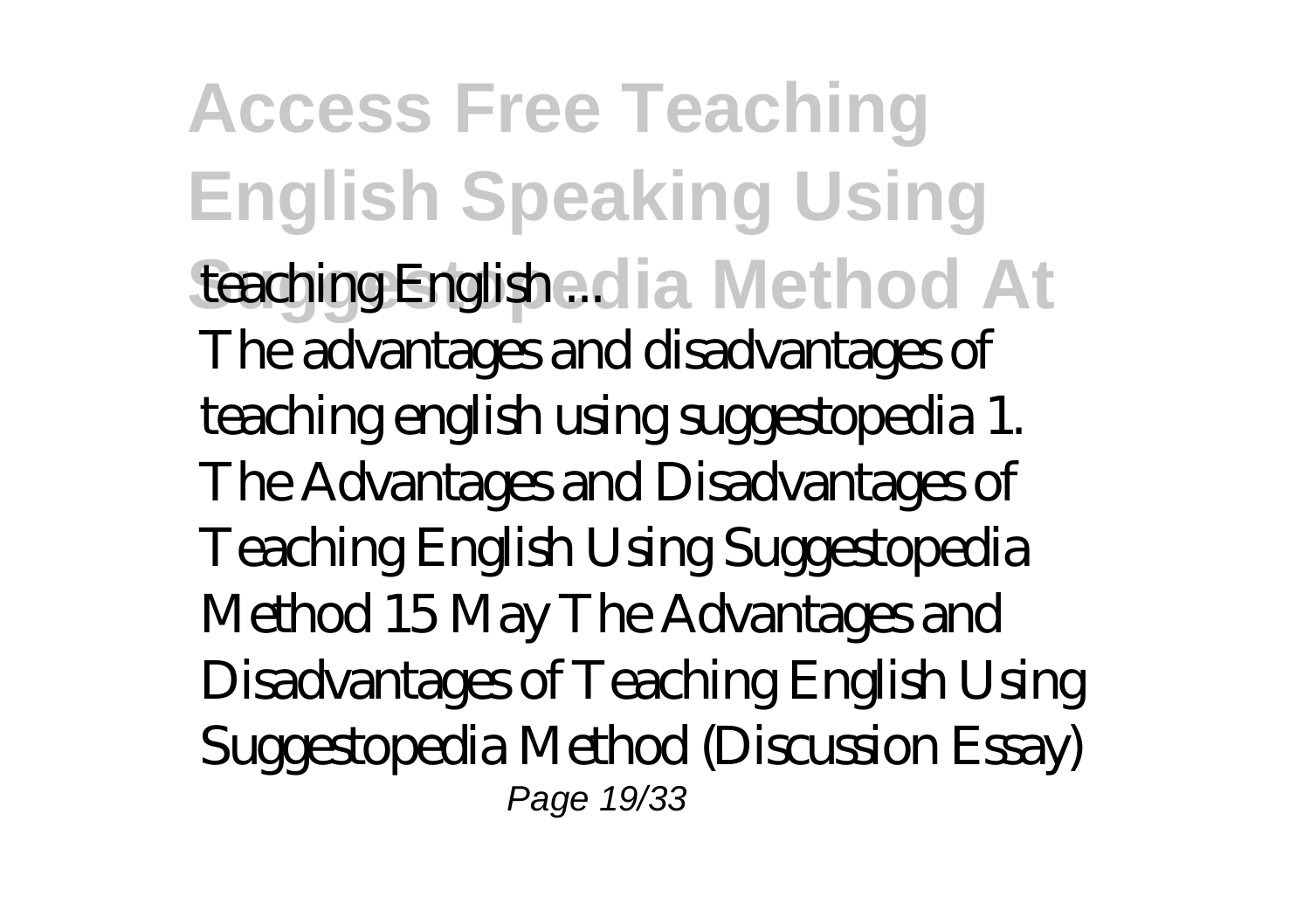**Access Free Teaching English Speaking Using By: Ratna Komala Dewi There are many** methods of teaching which can be chosen by teachers.

*The advantages and disadvantages of teaching english using ...* The use of modern communicative language teaching approaches in the Page 20/33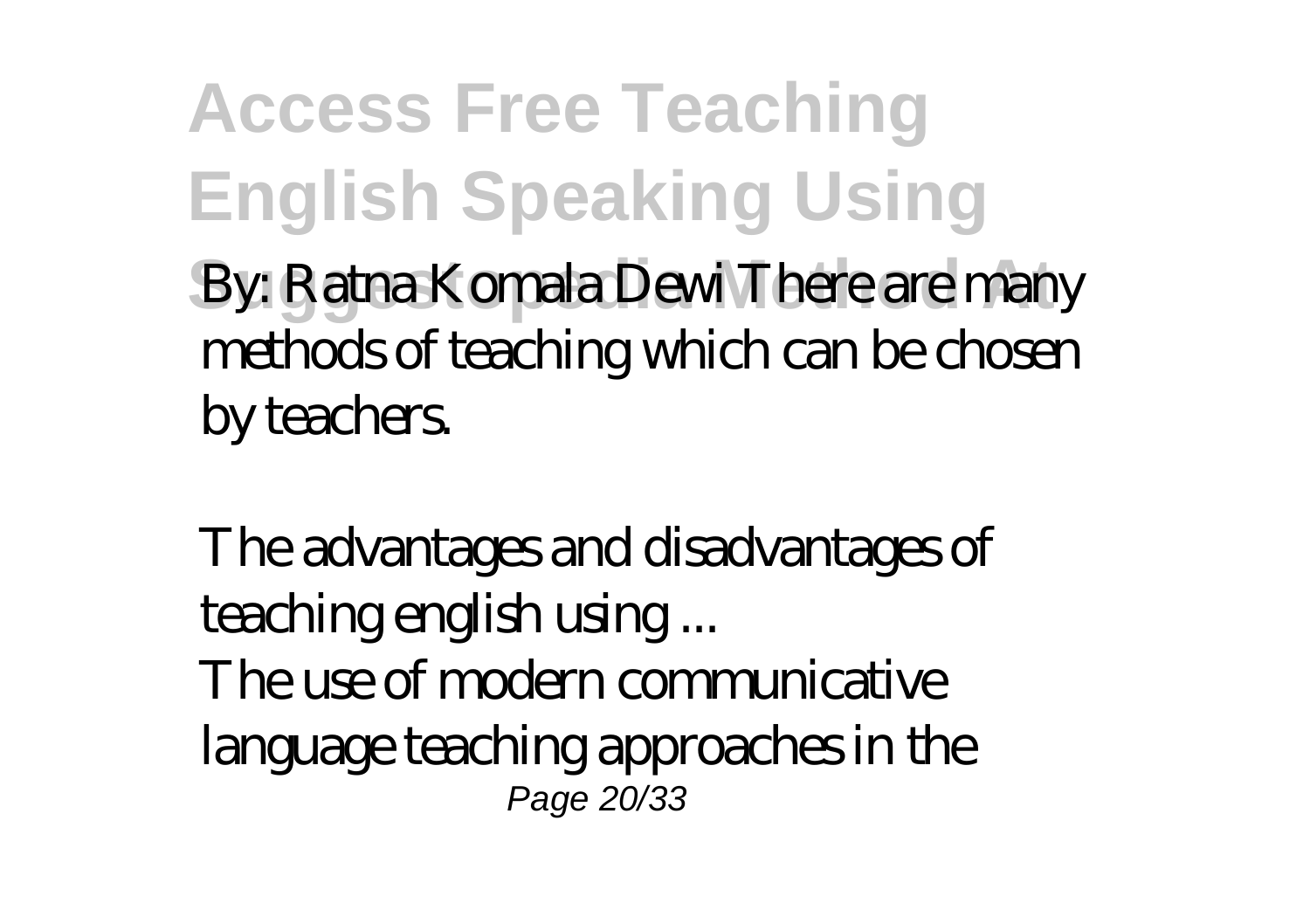**Access Free Teaching English Speaking Using** language classrooms and the wide-spread use of English language have increased the demand to learn good communication  $s$ skill $s$  but

*(PDF) Effect of Suggestopedia Method on Teaching ...* Suggestopedia is a teaching method, which Page 21/33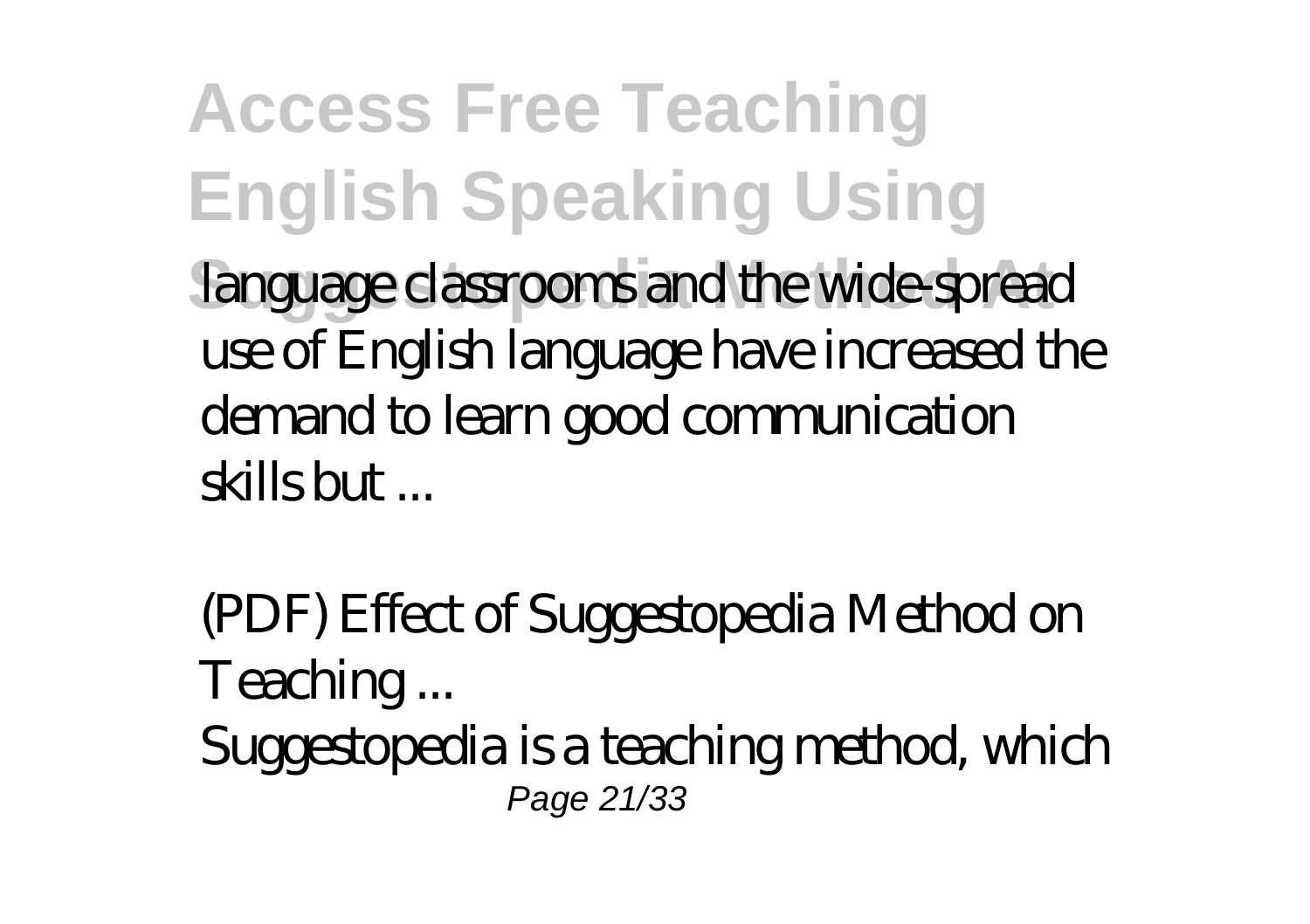**Access Free Teaching English Speaking Using focuses on how to deal with the od At** relationship between mental potential and learning ability and it is very appropriate to use in teaching speaking for young language learners (Xue, 2005). This method was introduced by a Bulgarian psychologist and educator, George Lazanov in 1975.

Page 22/33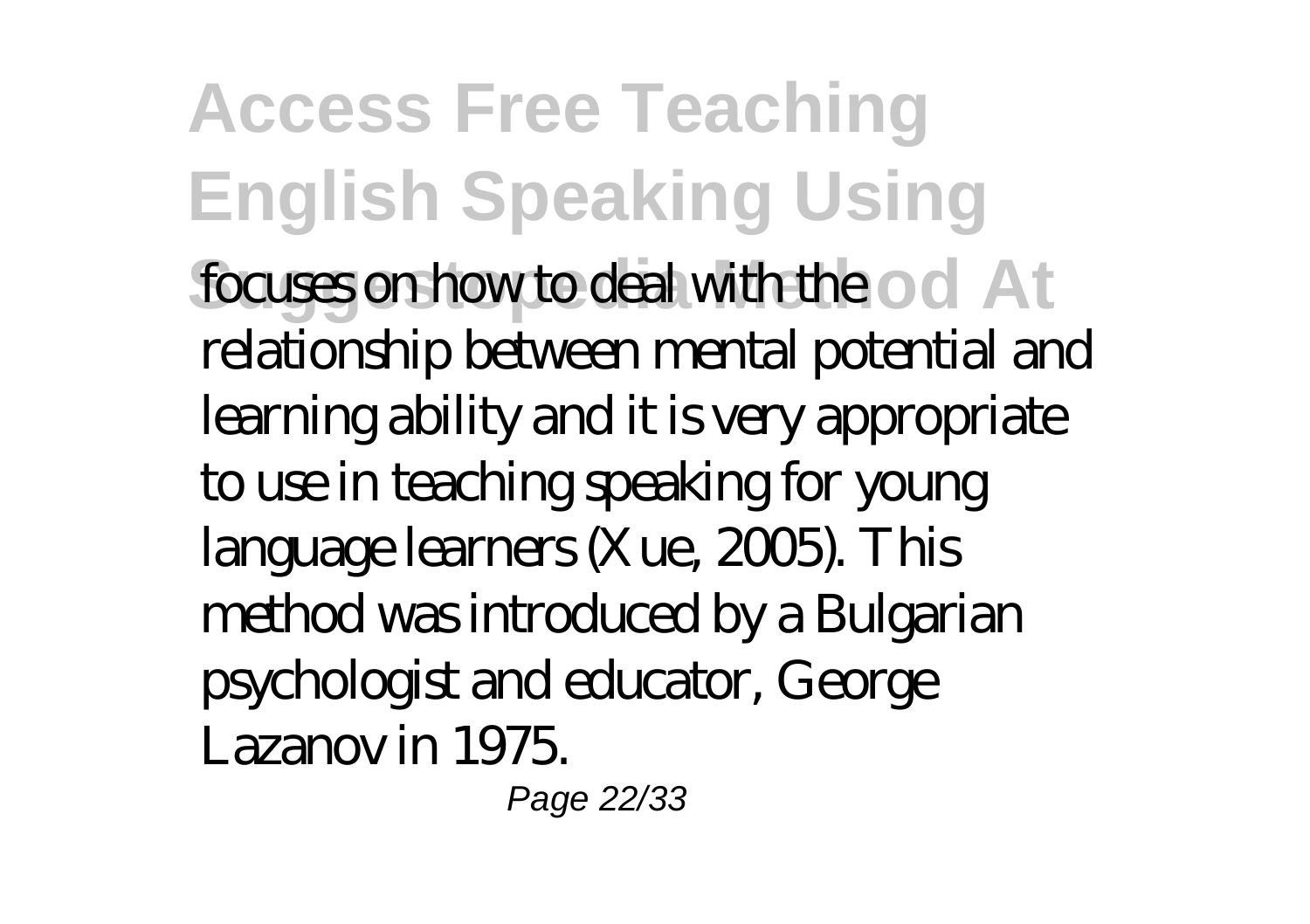**Access Free Teaching English Speaking Using Suggestopedia Method At** *A Teaching Method: Suggestopedia | novaekasari09*

The fifth grade students of SD Percobaan 3 Pakem are considered as young learners since they are aged between nine up to eleven years old. Hence, they have certain characteristics and activities that differ Page 23/33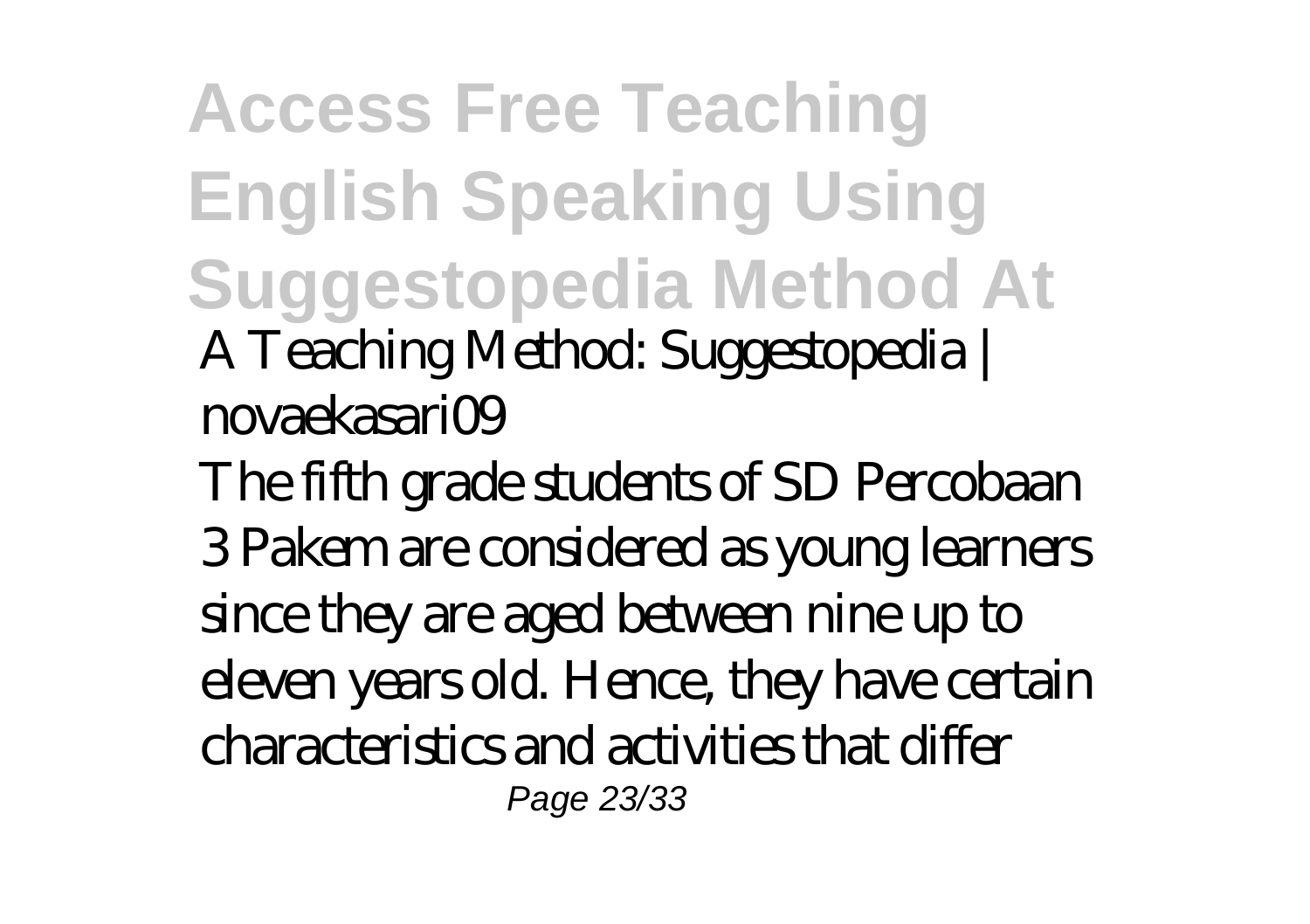**Access Free Teaching English Speaking Using** from adult learners in learning target **A** f language. Applying suggestopedia method is the essential way to learn a target language.

*The Characteristics of Suggestopedia Theory of Learning ...* Suggestopedia (USA English) or Page 24/33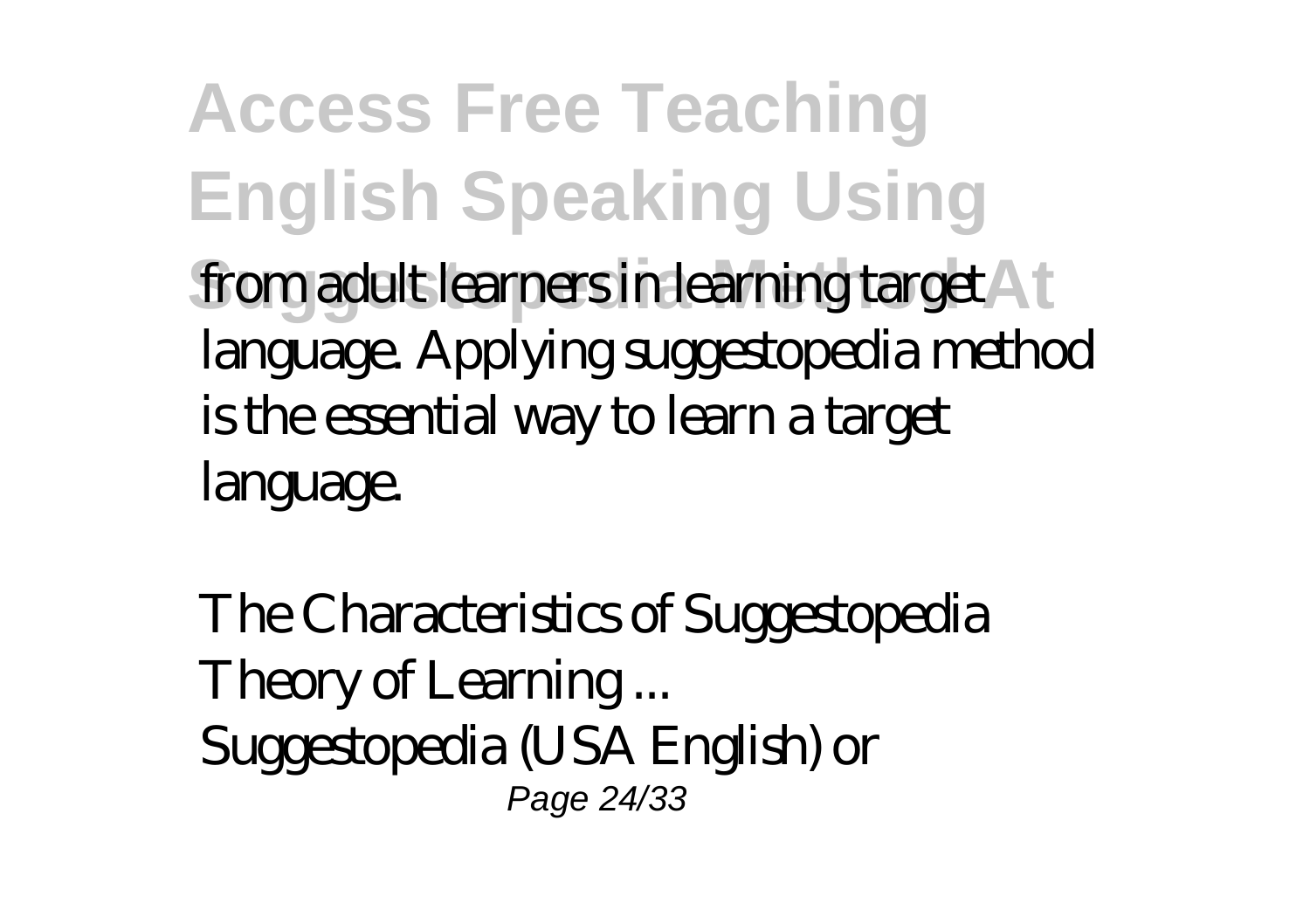**Access Free Teaching English Speaking Using** Suggestopaedia (UK English) is a teaching method developed by the Bulgarian psychotherapist Georgi Lozanov. It is used in different fields, but mostly in the field  $\alpha$ <sup> $\epsilon$ </sup>...

*Suggestopedia - ENGLISH FOR FUN - Google Sites* Page 25/33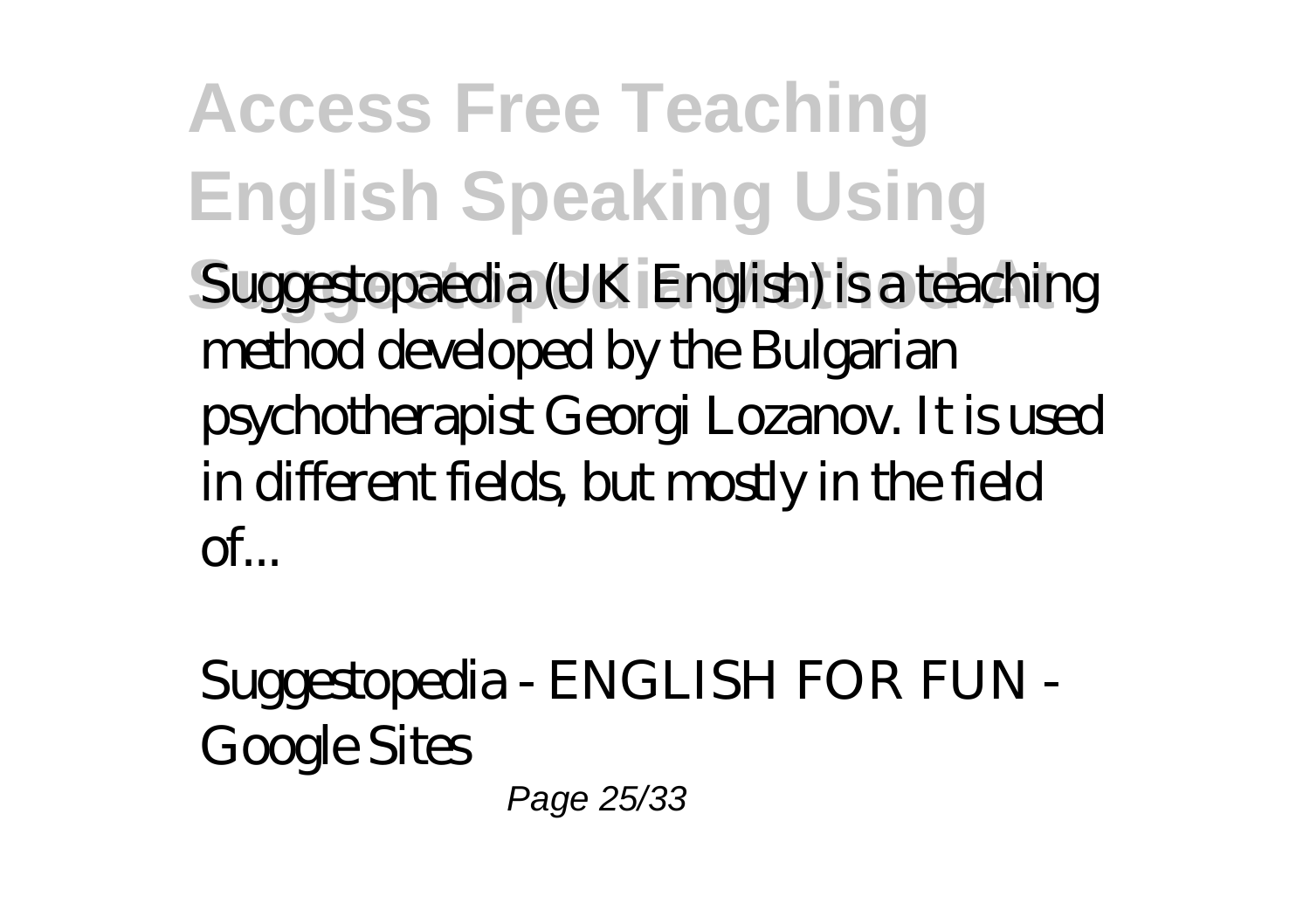**Access Free Teaching English Speaking Using 1. Show absolute confidence in the At** method. 2. Display fastidious conduct in manners and dress. 3. Organize properly, and strictly observe the initial stages of the teaching process-this includes choice and play of... 4. Maintain a solemn attitude towards the session. 5. Give tests and respond ...

Page 26/33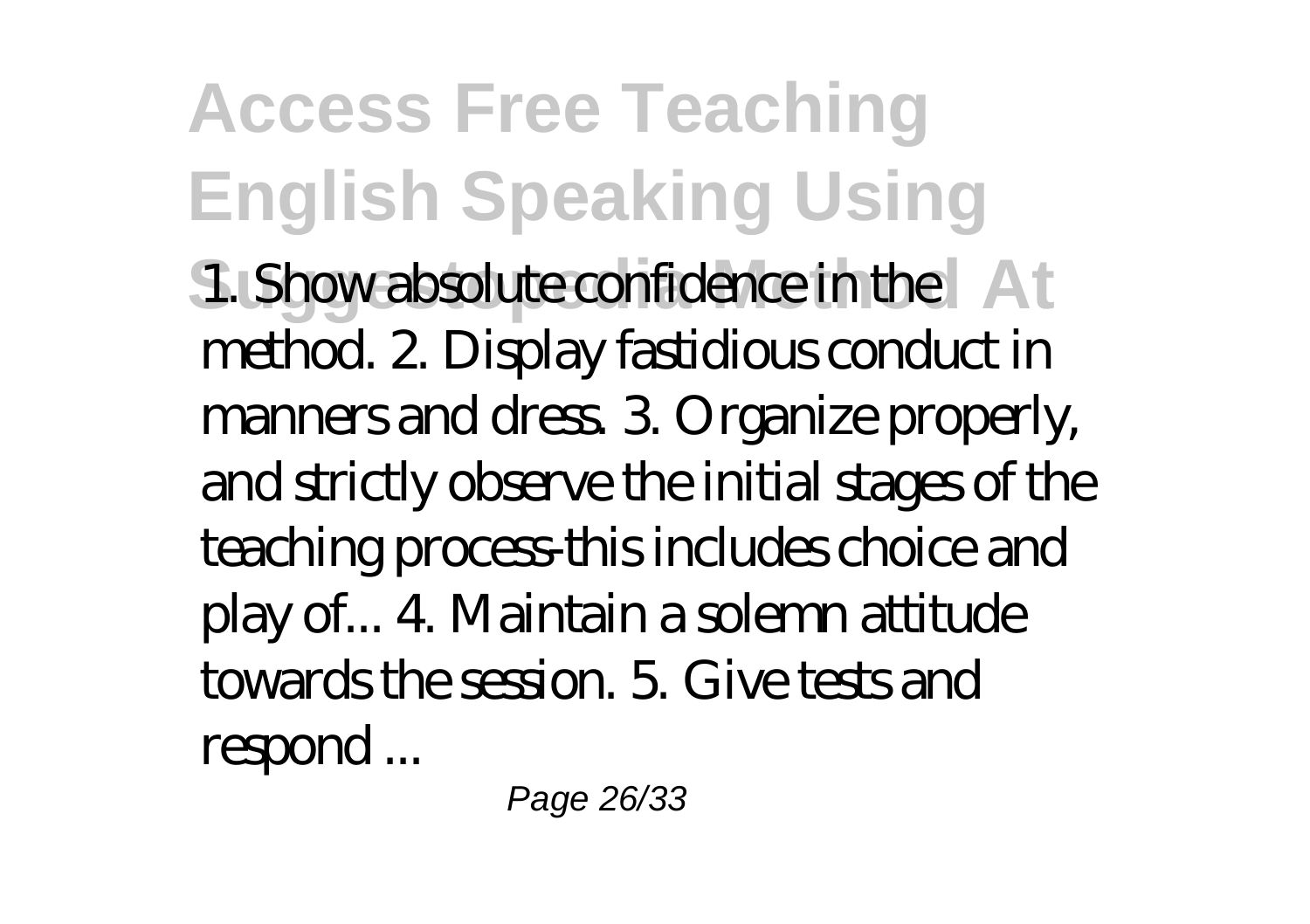**Access Free Teaching English Speaking Using Suggestopedia Method At** *METHOD OF TEACHING: Suggestopedia method* Suggestopedia (USA English) or Suggestopædia (UK English) is a teaching method developed by the Bulgarian psychotherapist Georgi Lozanov. It is used in different fields, but mostly in the field of Page 27/33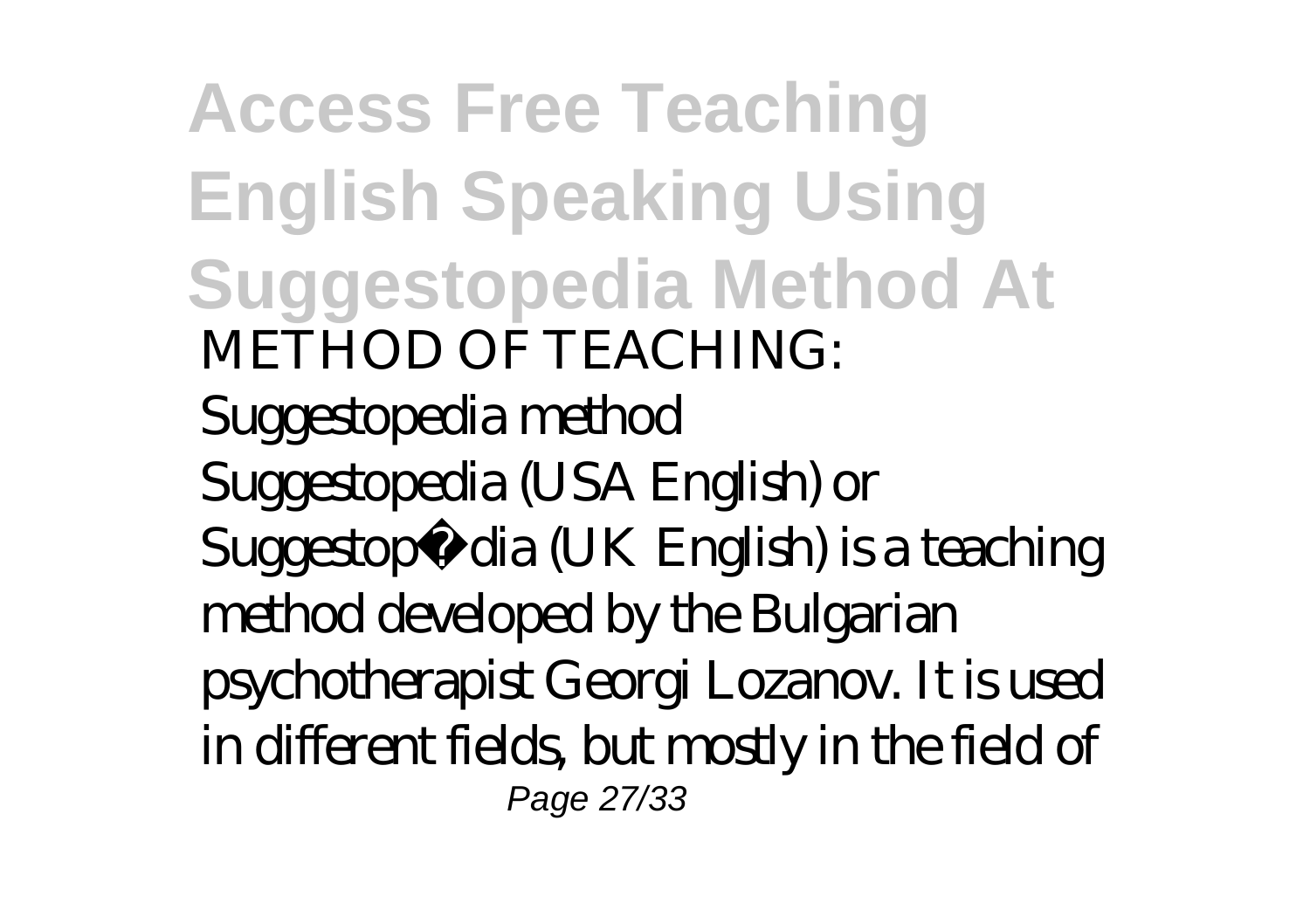**Access Free Teaching English Speaking Using Suggestopedia Method At** foreign language learning. Lozanov has claimed that by using this method a teacher's students can learn a language approximately three to five times as quickly as through conventional teaching methods.

*Desuggestopedia | EFL Teaching* Page 28/33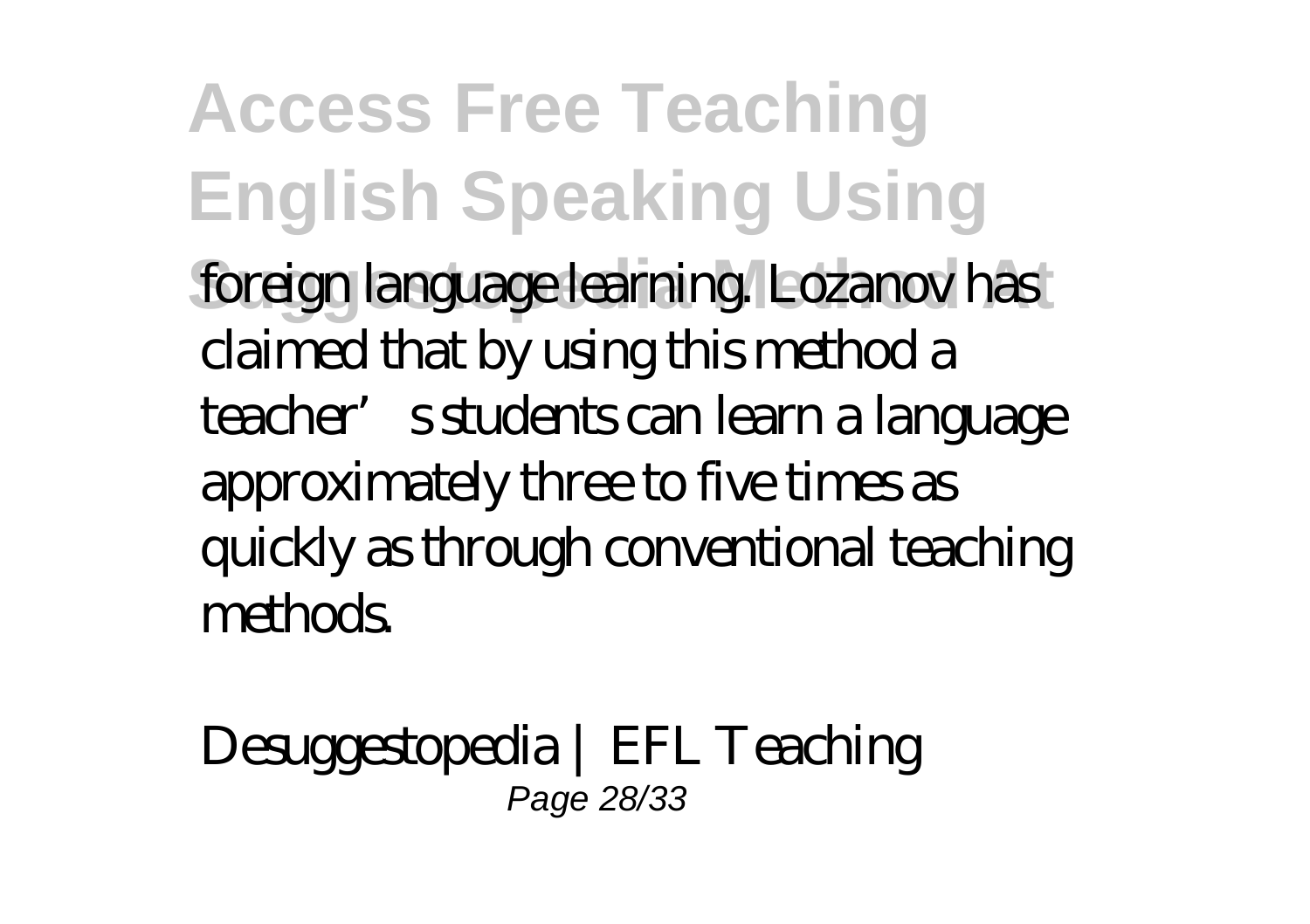**Access Free Teaching English Speaking Using** *Methods***stopedia Method At** The first advantage of using suggestopedia for teaching English is that suggestopedia method use music during the process of learning. Ostrander and Schroeder cited in Harmer said that baroque music which is used in suggestopedia, with its 60 beats per minute and its specific rhythm will Page 29/33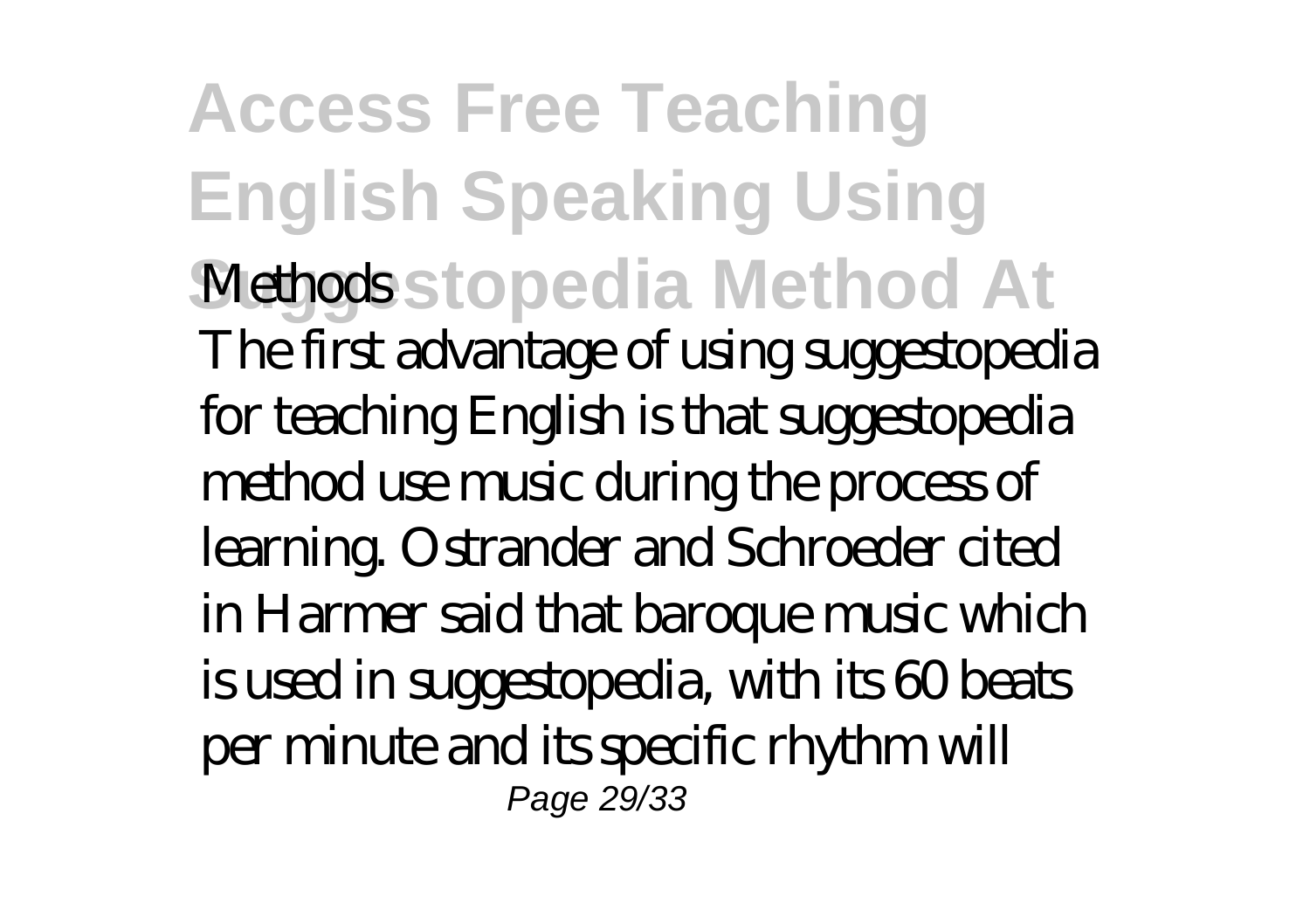**Access Free Teaching English Speaking Using Suggestopedia Method At** create the kind of relaxed states of mind for maximum retention of material.

*The Advantages and Disadvantages of Teaching English Using ...* Kenneth Beare is an English as a Second Language (ESL) teacher and course developer with over three decades of Page 30/33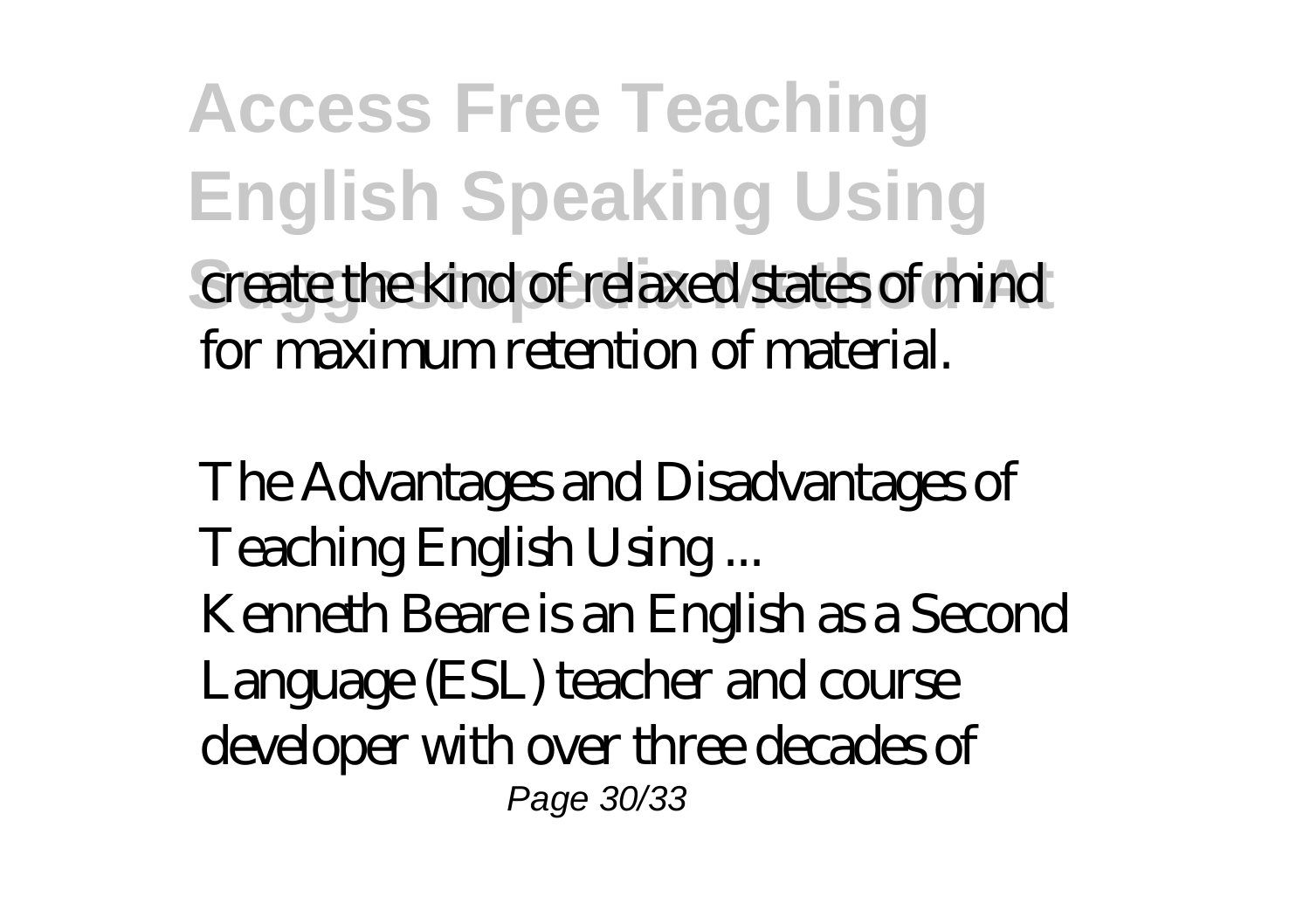**Access Free Teaching English Speaking Using** teaching experience. ... here is an article that discusses the use of suggestopedia in a classroom environment and more specifically in a language teaching environment: ... ESL Curriculum Planning for Teaching English. How to Teach ...

*ESL and an Introduction to Suggestopedia* Page 31/33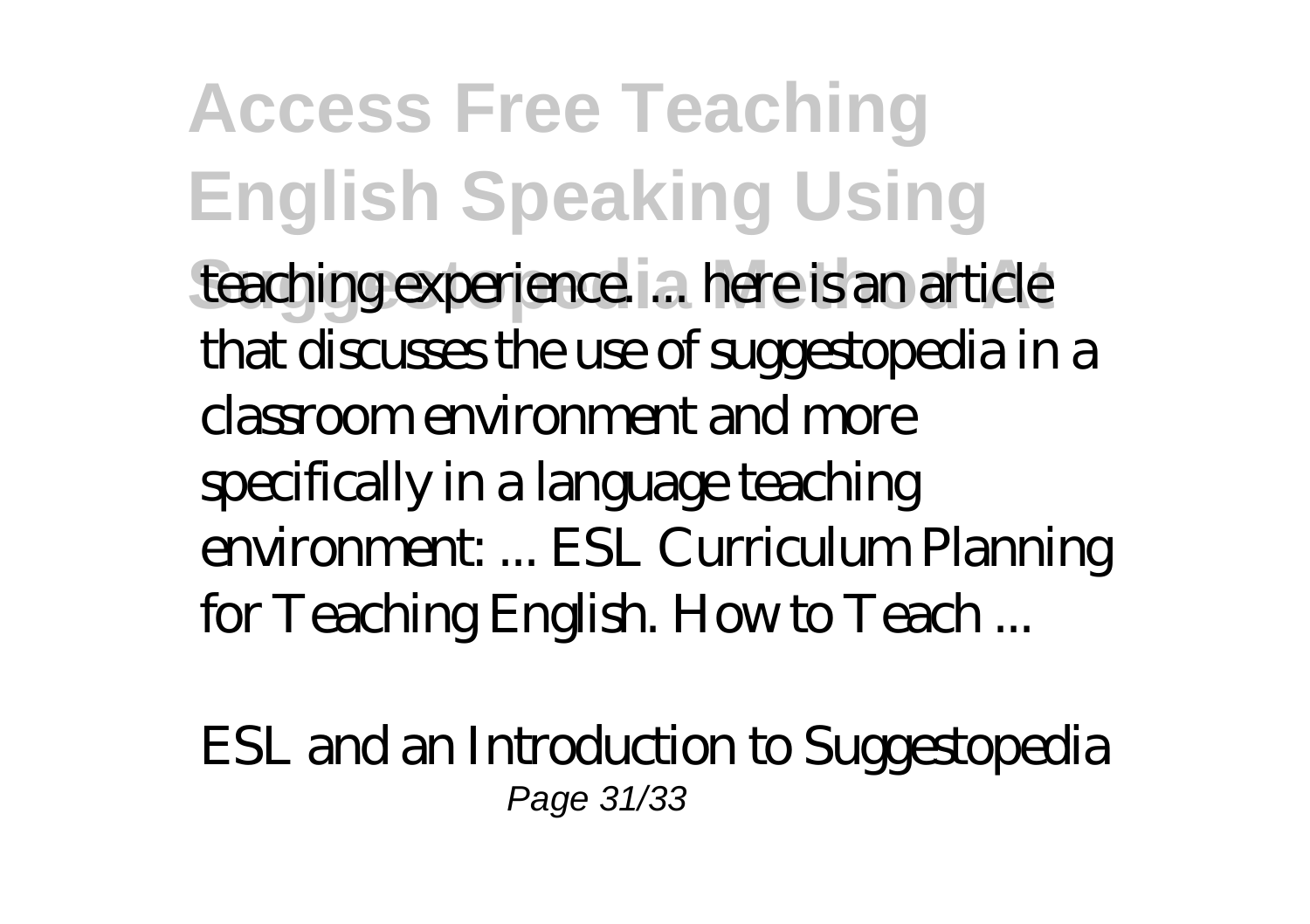**Access Free Teaching English Speaking Using SThoughtCo** pedia Method At The original form of suggestopedia presented by Lozanov made use of extended dialogues about people from the students' country visiting a country that uses the target language, often several pages in length, accompanied by vocabulary lists and observations on Page 32/33